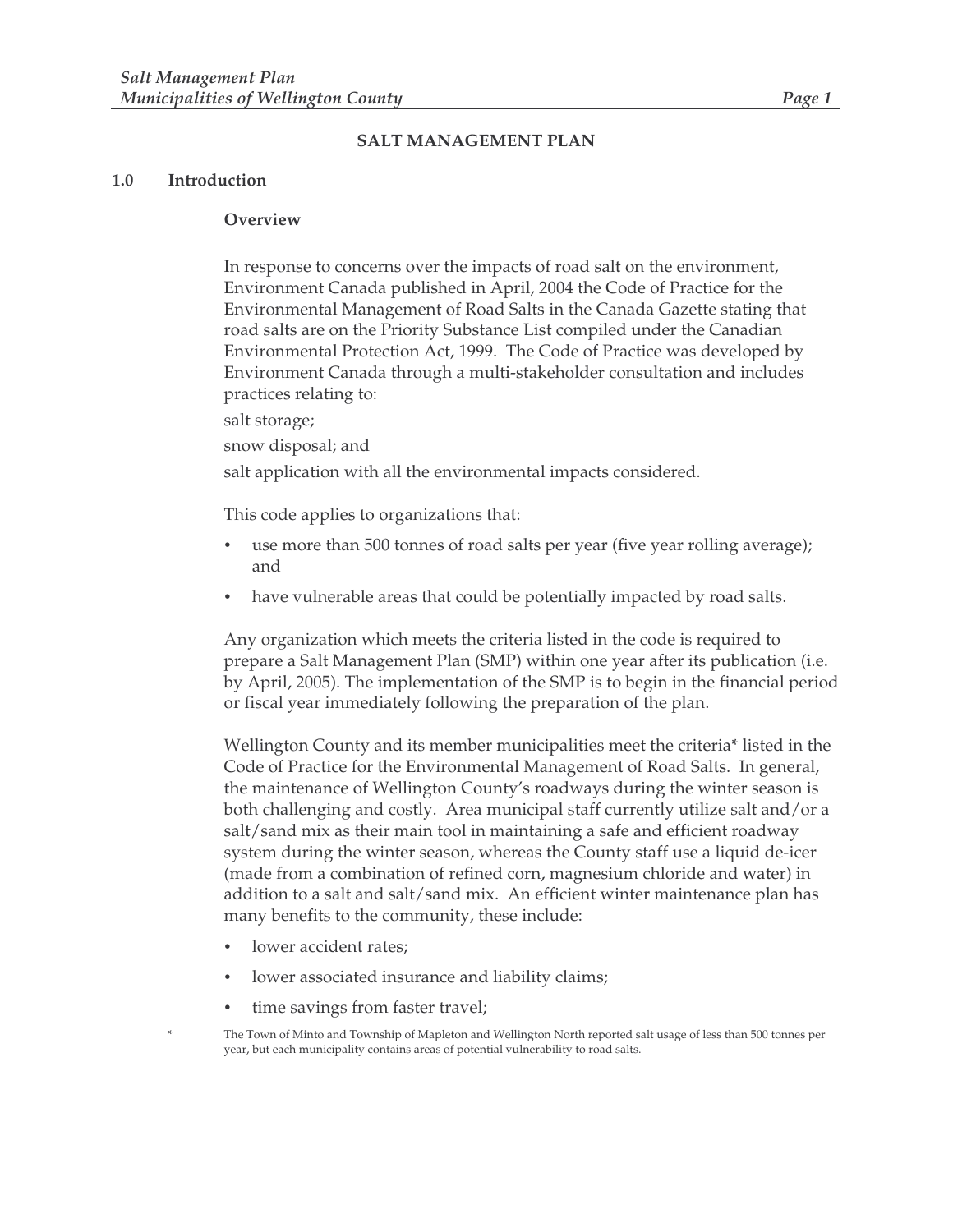- fuel savings from better traction and less congestion;
- reduced productivity losses due to late days and absenteeism;
- avoidance of lost sales due to inaccessibility or unavailability;
- reduced cost of commodities by reducing the transportation costs;
- ensures that emergency and security services can operate efficiently and effectively; and
- ensures the mobility of residents to engage in social activities.

These benefits have been shown to have benefit/cost ratios of 2:1 to 18:1. In other words, two dollars to eighteen dollars in benefits are derived from each dollar spent on winter maintenance activities.

An effective winter maintenance plan must include methods to provide safe roadway conditions and to ensure that the right amount of salt is used in the right place at the right time. Reduction of salt usage may also be achieved through improved training, new techniques, new technologies as well as improvements in the type of anti-icing/de-icing material used.

The SMP is considered to be a "living" document. Once developed, the road authorities will be required to undertake a formal annual review with the goal of improving their winter maintenance operations. This review will also require that new technologies be investigated where appropriate, trial/pilots can be conducted and monitored to determine the cost/effectiveness of incorporating new developments into the capital and current budget planning.

## **1.1 Purpose of the Document**

This SMP is intended to set out a policy and procedural framework for ensuring that Wellington County and its member municipalities continuously improve on the effective delivery of winter maintenance services and the management of road salt used in winter maintenance operations, as outlined in the Code of Practice for the Environmental Management of Road Salts.

The SMP is meant to be dynamic to allow the County and the member municipalities to evaluate and phase in any changes, new approaches and technologies in winter maintenance activities in a fiscally sound manner. At the same time any modifications to County and area municipal winter maintenance activities must ensure that roadway safety is not compromised.

As specified in the Code of Practice for the Environmental Management of Road Salts, the SMP is to be endorsed by the "highest level of government". Therefore the Councils of: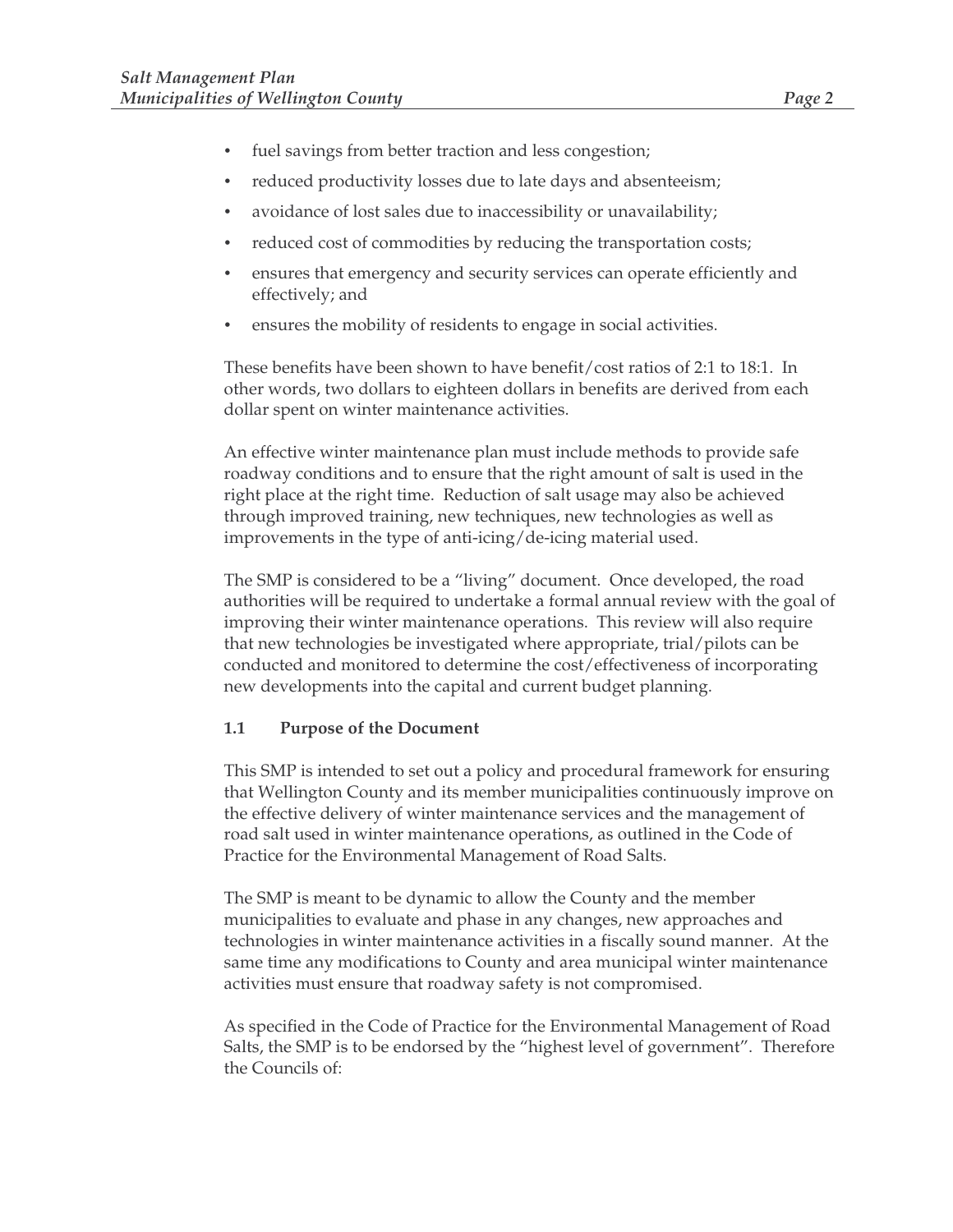Wellington County; Town of Erin; Town of Minto; Township of Centre Wellington; Township of Guelph-Eramosa; Township of Mapleton; Township of Puslinch; and Township of Wellington North.

will be requested to endorse this plan.

# **1.2 Legislation**

The minimum standards for winter maintenance are mandated under provincial legislation. The standards set within Wellington County are currently at the same level or higher than the minimum standards specified in the Ontario Regulation 239/02 of the Municipal Act, 2001. The municipalities are also mandated under provincial legislation to maintain public roads in a good state of repair.

The Code of Practice for the Environmental Management of Road Salts, under the Canadian Environmental Protection Act, 1999 recommends that the Salt Management Plan follow the best management practices that have been set out by the Transportation Association of Canada.

## **2.0 Salt Management Policy**

## **2.1 Vision, Mission, Mandate**

| Vision:  | The County of Wellington and its member municipalities will be<br>recognized as leaders in improving winter maintenance<br>operations while reducing environmental impacts and ensuring<br>pubic safety.                                          |
|----------|---------------------------------------------------------------------------------------------------------------------------------------------------------------------------------------------------------------------------------------------------|
| Mission: | The County and member municipal pubic works staff will<br>optimize the use of de-icers on all County and area roads while<br>striving to minimize salt impacts to the environment.                                                                |
| Mandate: | The County and member municipal public works staff will<br>provide safe winter conditions for vehicular and pedestrian<br>movements as required by the level of service policies and<br>funding established by County, Town and Township Council. |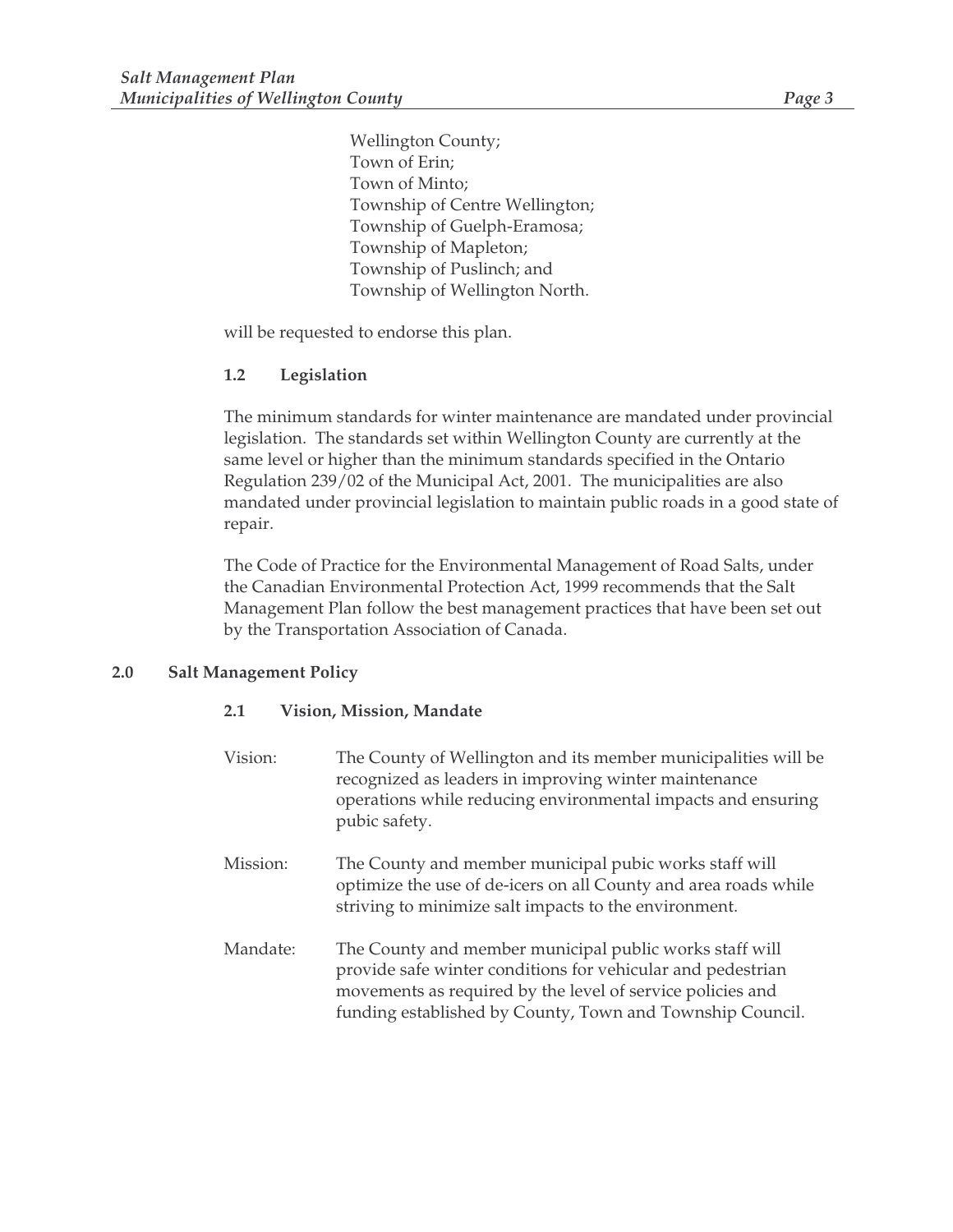# **2.2 Policy Statement**

The County of Wellington and its member municipalities will provide efficient and effective winter maintenance to ensure the safety of users of the county wide road network in keeping with applicable Provincial Legislation and accepted standards while striving to minimize adverse impacts to the environment. These commitments will be met by:

- adhering to the procedures contained within the Salt Management Plan;
- reviewing and upgrading the Salt Management Plan on an annual basis to incorporate new technologies and new developments;
- commit to ongoing winter maintenance staff training and education; and
- monitor on an annual basis, the present conditions of the winter maintenance program, as well as the effectiveness of the Salt Management Plan.

# **2.3 Application**

The SMP is to be endorsed by County Council, Town Council of Erin and Minto, and Township Council of Centre Wellington, Guelph-Eramosa, Mapleton, Puslinch and Wellington North. The SMP, as adopted, will apply to all employees within the County, and member municipalities who are involved in winter maintenance operations.

## **2.4 Principles**

To allow for the continued progression of the Salt Management Plan several principles will be set in place to guide decision making. These include:

- implementation and documentation of the plan;
- education and training of staff;
- monitoring and analysis;
- yearly management review; and
- practices and policy revision, where applicable.

## **2.5 Township of Wellington North**

The Township of Wellington North is responsible for the maintenance and construction of 331 km of road of which 123km are paved, 13km are surface treated and 195km are gravel.

The Township has adopted as policy the Minimum Maintenance Standards for Municipal Highways, Ontario Regulation 239/02 made under the Municipal Act,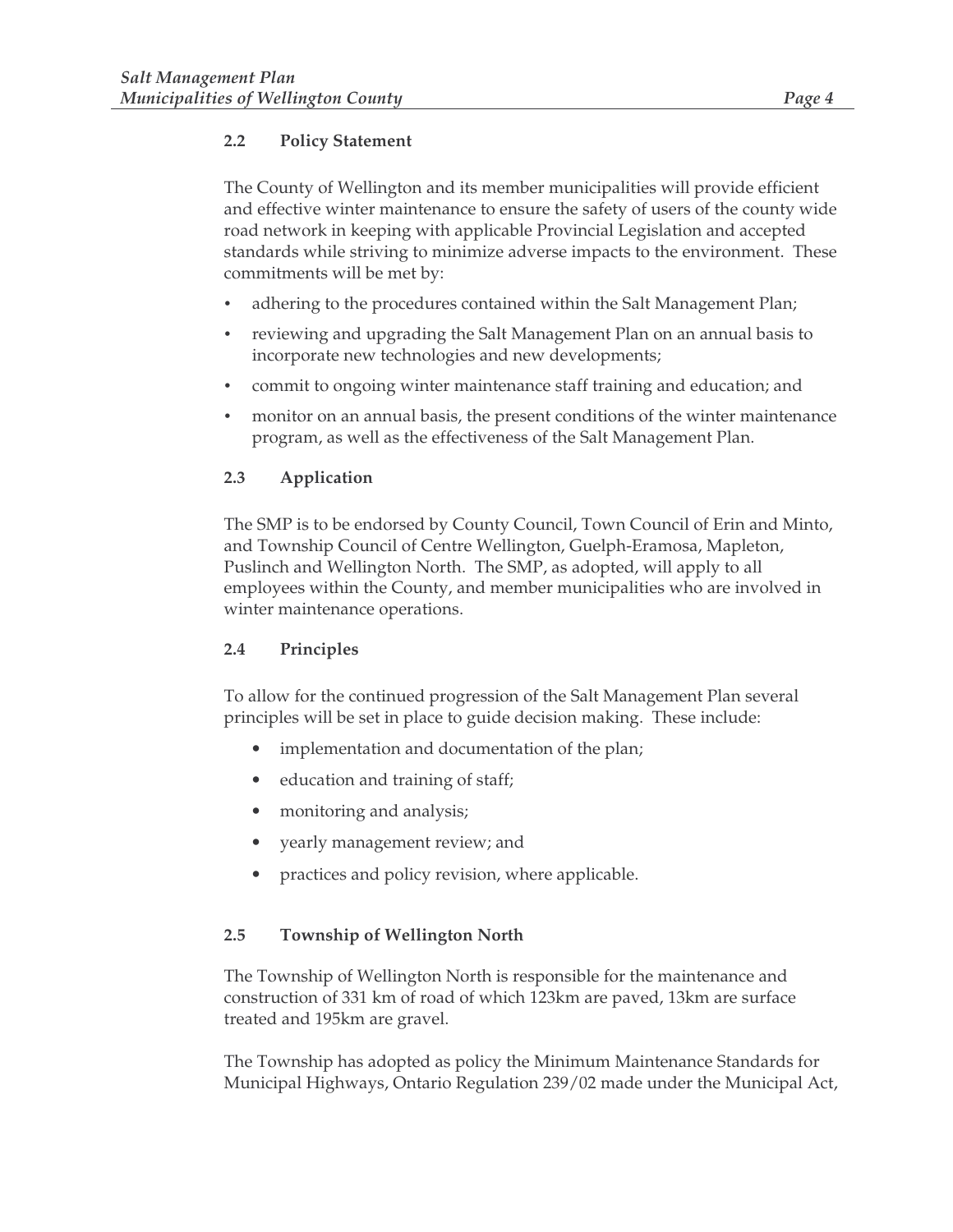2002. For winter operations, these regulations specify both patrol frequency and the clearance of ice and snow.

During the 2003 – 2004 winter season, the Township reported a usage of 4,571 tonnes of sand, 426 tonnes of salt and 62,122 liters of Sol-Nat for pre-wetting.

## **2.5.1 Winter Patrol**

The Township employs 4 road patrollers to provide road condition information during the winter season. These individuals are responsible to call out the winter maintenance operators to ensure that the roads are cleared in a timely fashion while remaining in compliance with the Provincial Maintenance Standards as illustrated in Table 3.49.

|                         | TABLE 3.49 ROUTINE PATROLLING FREQUENCY |
|-------------------------|-----------------------------------------|
| <b>Class of Highway</b> | <b>Patrolling Frequency</b>             |
|                         | Once every 14 days                      |
|                         | Once every 30 days                      |

The individuals assigned to the patrol function are all familiar with local conditions within their area and prepare a road condition log of road and weather conditions as well as any action taken during the shift. On Township roadways, each road is covered 3 times every 7 days. Typically, the patrol shifts cover the 3:00am to 4:00pm period, Monday to Friday. On weekends, the road patrol is undertaken by the Foremen at times and intervals as appropriate and depending upon weather conditions.

Depending on weather conditions, the Township establishes a winter patrol schedule from mid November to the beginning of April.

#### **2.5.2 Level of Service**

In accordance with the Ontario Regulation 239/02, the Township provides a level of service for clearing snow accumulation and for treating icy roadway as illustrated in Table 3.50 and 3.51.

| <b>TABLE 3.50</b>       | <b>SNOW ACCUMULATION</b> |             |
|-------------------------|--------------------------|-------------|
| <b>Class of Highway</b> | Depth                    | <b>Time</b> |
|                         | 8 cm                     | 16 hours    |
|                         | $10 \text{ cm}$          | 24 hours    |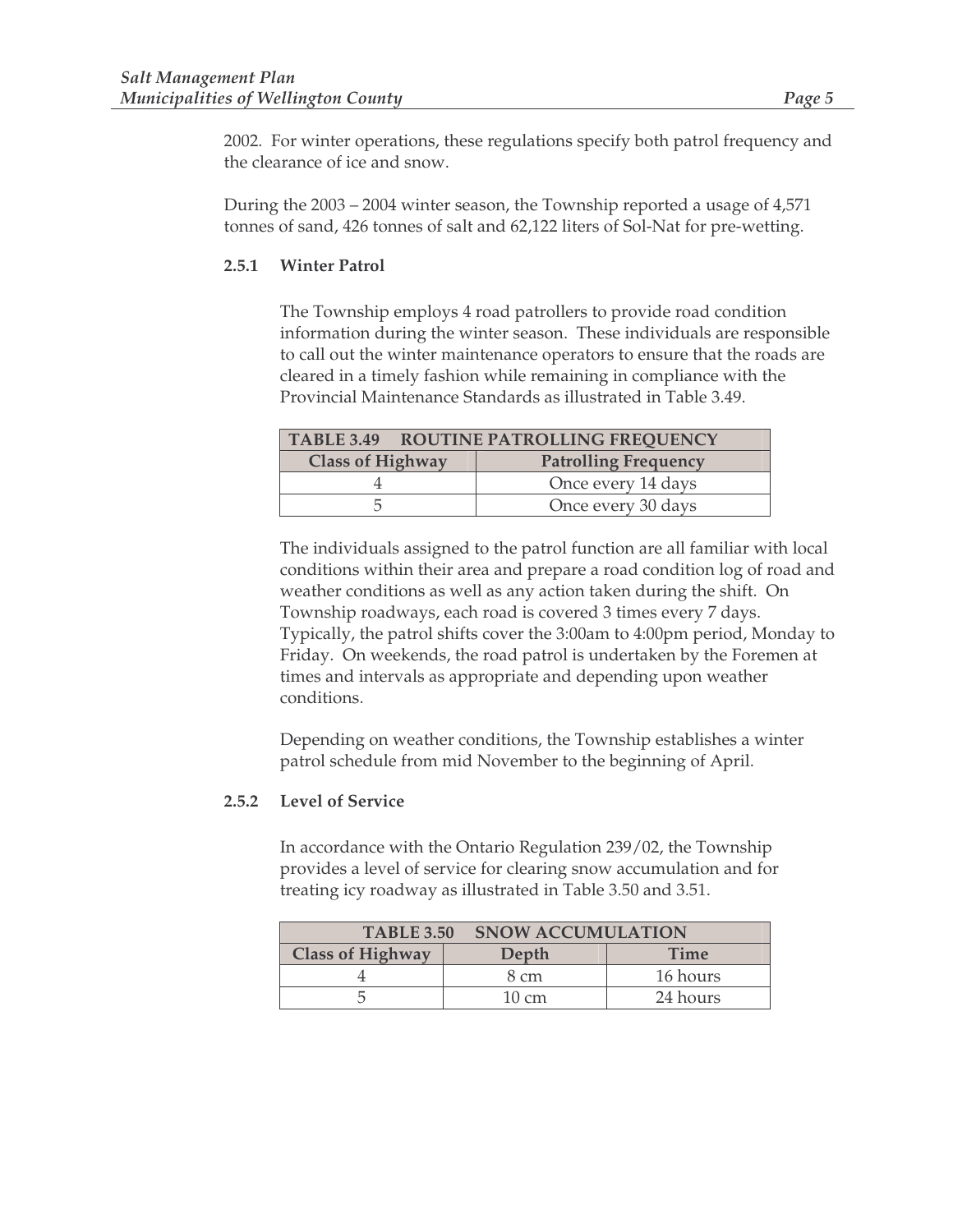| TABLE 3.51 ICY ROADWAYS |             |
|-------------------------|-------------|
| <b>Class of Highway</b> | <b>Time</b> |
|                         | 12 hours    |
|                         | 16 hours    |

Overall, the Township's goal is to strive to maintain centre bare pavement during the winter season.

## **2.5.3 Application Rates**

Staff currently apply sand at the rate of 350kg per 2 lane km to 450kg per 2 lane km onto all Township roadways. The Roads Foreman and Operators are allowed latitude in adjusting the application rates depending upon road and weather conditions. Overall, the application rates currently in use have been established through past experience.

As seen from Table 3.52, over the past 3 year period the salt usage has been gradually reduced. Currently the salt/sand mix contains 5 percent salt, whereas prior to the 2003/2004 winter season, the Township blended a 10 percent mix.

| <b>TABLE 3.52 SALT/SAND USAGE</b>   |                    |                    |  |  |  |  |
|-------------------------------------|--------------------|--------------------|--|--|--|--|
| <b>TOWNSHIP OF WELLINGTON NORTH</b> |                    |                    |  |  |  |  |
| Winter                              | <b>Sand Tonnes</b> | <b>Salt Tonnes</b> |  |  |  |  |
| $2001 - 2002$                       | 4703               | 803                |  |  |  |  |
| $2002 - 2003$                       | 3973               | 656                |  |  |  |  |
| $2003 - 2004*$                      | 1571               | 476                |  |  |  |  |

\* Note: Used 62,122 litres of Sol-Nat for pre-wetting

## **2.5.4 Equipment**

For winter maintenance, the Township's fleet consists of:

- 4 patrol vehicles;
- 8 combination plow/spreader units
- 5 graders;
- 2 backhoe/loaders and 2 loaders;
- 5 tractors/sidewalk maintainers;
- 1 dump truck for snow removal; and
- 1 utility single axle vehicle.

As well, the Township hires additional equipment and operators as required for snow removal operations and plowing.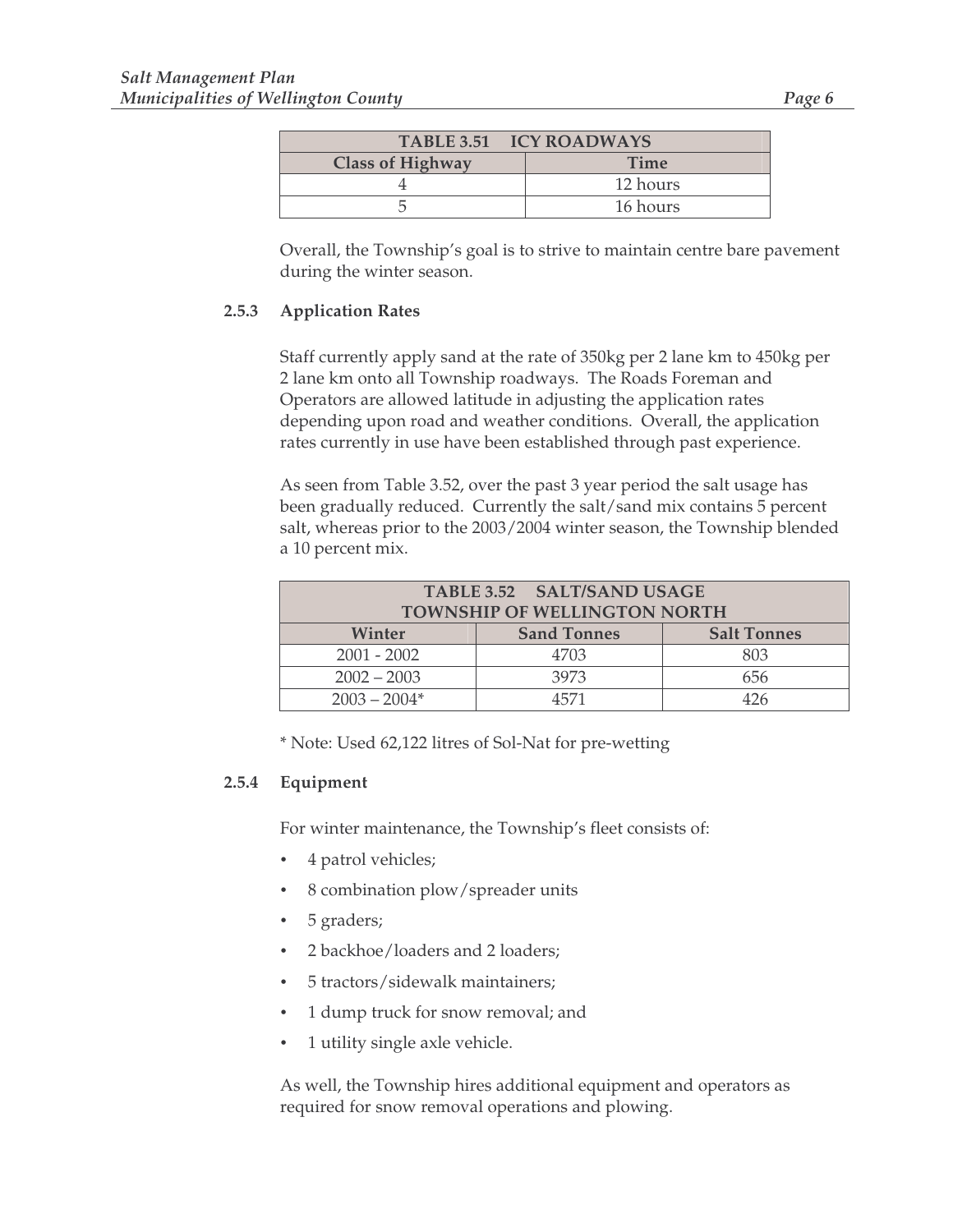Table 3.53 provides an inventory of the Township's winter maintenance fleet. Prior to the winter season the fleet undergoes a pre-season mechanical review to determine road-worthiness. The appropriate winter equipment is installed and safety checked. The three Dickey-John units are calibrated by the equipment supplier while the manual spreader controls are not calibrated at this time.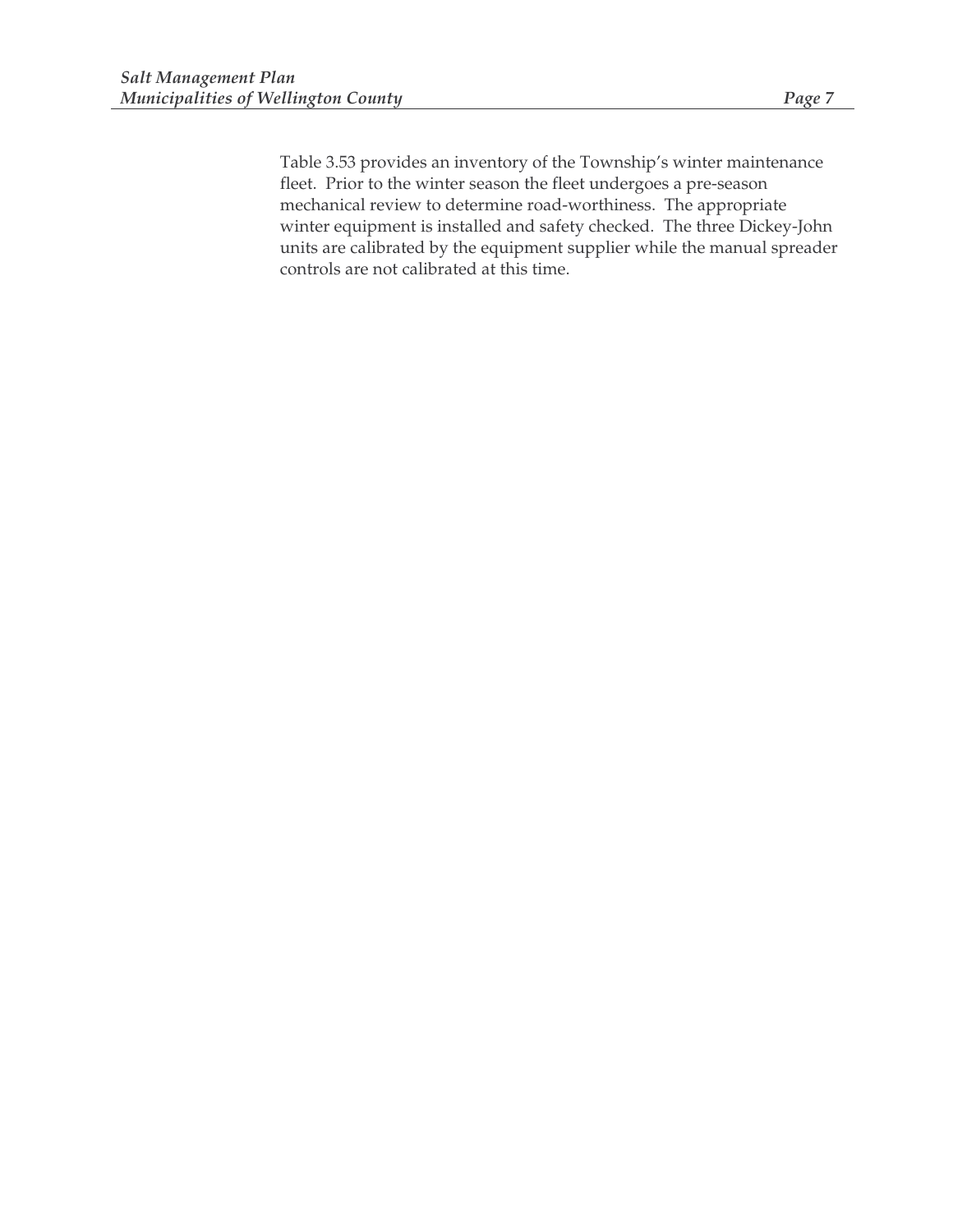|              |                                          |     |        |         |                    | TABLE 3.53 WINTER FLEET AUDIT TOWNSHIP OF WELLINTON NORTH |                  |                |        |          |                |                |                   |                 |
|--------------|------------------------------------------|-----|--------|---------|--------------------|-----------------------------------------------------------|------------------|----------------|--------|----------|----------------|----------------|-------------------|-----------------|
|              |                                          |     |        |         |                    | <b>SALT/SANDER FLEET AUDIT</b>                            |                  |                |        |          |                |                | <b>SIDEWALK</b>   |                 |
|              | <b>LOCATION</b><br><b>Patrol Vehicle</b> |     | Tandem | Triaxle | <b>Single Axle</b> | Electronic                                                | AT'S             | <b>IRTs</b>    |        | Spinners | <b>LOADERS</b> | <b>GRADERS</b> | <b>MAINTAINER</b> | <b>BACKHOES</b> |
|              |                                          |     |        |         |                    | Controllers                                               |                  |                | Single | Dual     |                |                |                   |                 |
| Arthur       | #41                                      | Yes |        |         |                    |                                                           | N <sub>o</sub>   | N <sub>o</sub> |        |          |                |                |                   |                 |
|              | $\overline{442}$                         |     |        |         | Yes                | Yes                                                       | $\overline{N_0}$ | N <sub>o</sub> | Yes    |          |                |                |                   |                 |
|              | #43                                      |     |        |         |                    |                                                           |                  |                |        |          | Yes            |                |                   | Yes             |
|              | #44                                      |     |        |         | Yes                |                                                           |                  |                |        |          |                |                |                   |                 |
|              | #45                                      |     |        |         |                    |                                                           |                  |                |        |          |                | Yes            |                   |                 |
|              | #46                                      |     |        |         |                    |                                                           |                  |                |        |          |                |                | Yes               |                 |
|              | #47                                      |     |        |         |                    |                                                           |                  |                |        |          |                |                | Yes               |                 |
| Mount Forest | # 11                                     | Yes |        |         |                    |                                                           | $\rm No$         | N <sub>o</sub> |        |          |                |                |                   |                 |
|              | #12                                      |     |        |         | Yes                | <b>No</b>                                                 | No               | No             | Yes    |          |                |                |                   |                 |
|              | #13                                      |     |        |         | Yes                |                                                           |                  |                |        |          |                |                |                   |                 |
|              | #14                                      |     |        |         |                    |                                                           |                  |                |        |          | Yes            |                |                   | Yes             |
|              | #15                                      |     |        |         |                    |                                                           |                  |                |        |          |                |                | Yes               |                 |
|              | #16                                      |     |        |         |                    |                                                           |                  |                |        |          |                |                | Yes               |                 |
|              | #17                                      |     |        |         |                    |                                                           |                  |                |        |          |                |                | Yes               |                 |
| West Luther  | # 31                                     | Yes |        |         |                    |                                                           | Yes              | $\rm No$       |        |          |                |                |                   |                 |
|              | #32                                      |     | Yes    |         |                    | Yes                                                       | No               | $\rm No$       | Yes    |          |                |                |                   |                 |
|              | #33                                      |     | Yes    |         |                    | <b>No</b>                                                 | <b>No</b>        | $\rm No$       | Yes    |          |                |                |                   |                 |
|              | #34                                      |     | Yes    |         |                    | Yes                                                       | <b>No</b>        | $\rm No$       | Yes    |          |                |                |                   |                 |
|              | #35                                      |     |        |         |                    |                                                           |                  |                |        |          |                | Yes            |                   |                 |
|              | #36                                      |     |        |         |                    |                                                           |                  |                |        |          |                | Yes            |                   |                 |
|              | #37                                      |     |        |         |                    |                                                           |                  |                |        |          | Yes            |                |                   |                 |
|              | #21                                      | Yes |        |         |                    |                                                           | Yes              | $\rm No$       |        |          |                |                |                   |                 |
|              | #22                                      |     | Yes    |         |                    | Yes                                                       | $\rm No$         | No             | Yes    |          |                |                |                   |                 |
|              | #23                                      |     | Yes    |         |                    | N <sub>o</sub>                                            | N <sub>o</sub>   | No             | Yes    |          |                |                |                   |                 |
|              | #24                                      |     |        |         |                    |                                                           |                  |                |        |          |                | Yes            |                   |                 |
|              |                                          |     |        |         |                    |                                                           |                  |                |        |          |                |                |                   |                 |
|              | #25                                      |     |        |         |                    |                                                           |                  |                |        |          |                | Yes            |                   |                 |
|              | #26                                      |     |        |         |                    |                                                           |                  |                |        |          | Yes            |                |                   |                 |
|              | #27                                      |     | Yes    |         |                    | Yes                                                       | N <sub>o</sub>   | No             | Yes    |          |                |                |                   |                 |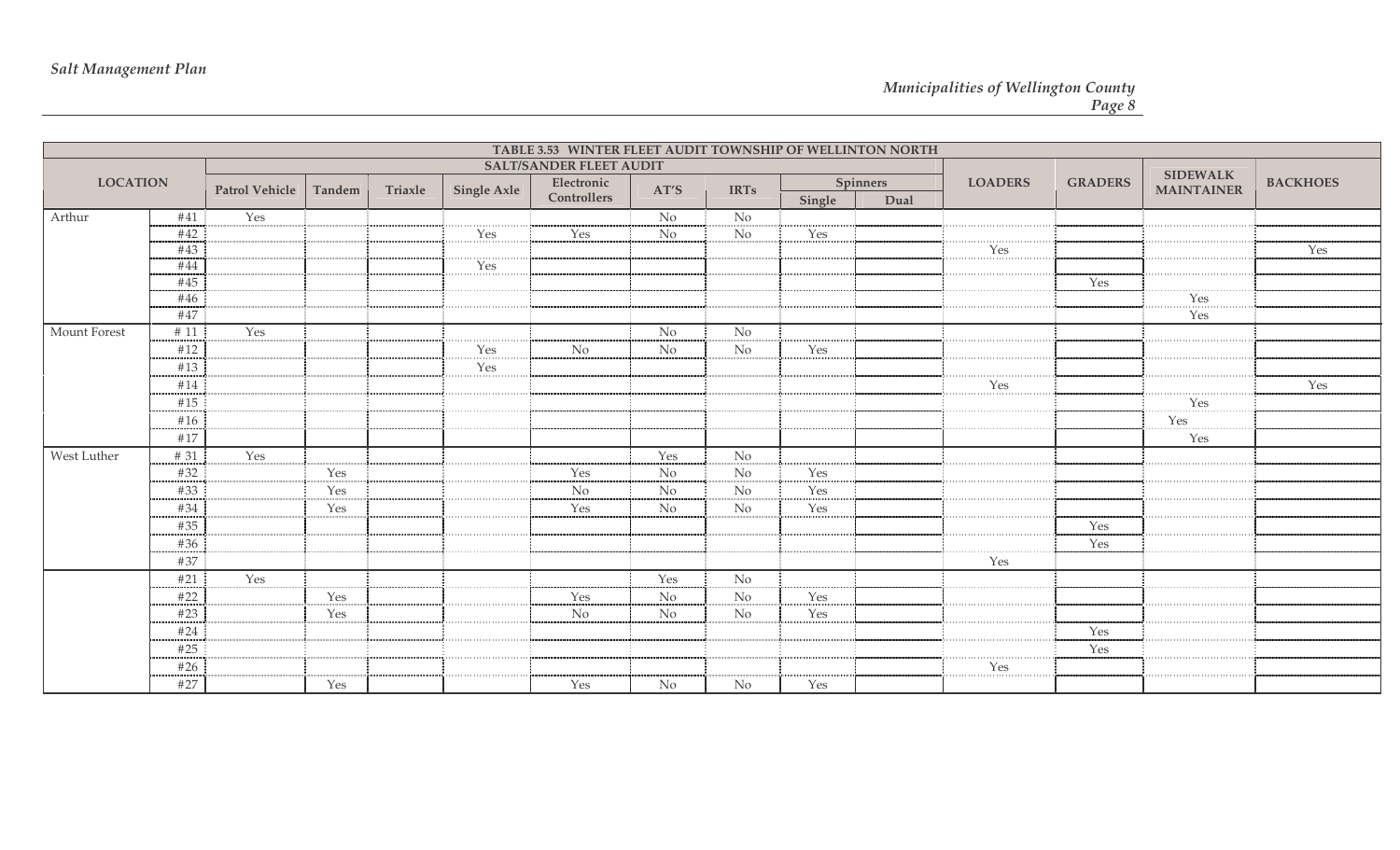|                 | TABLE 3.54 FACILITY AUDIT, TOWNSHIP OF WELLINGTON NORTH |                                   |                        |                    |                |                           |                           |                     |                            |                   |          |             |                             |
|-----------------|---------------------------------------------------------|-----------------------------------|------------------------|--------------------|----------------|---------------------------|---------------------------|---------------------|----------------------------|-------------------|----------|-------------|-----------------------------|
| PATROL YARD     |                                                         | <b>SITE DRAINAGE ISSUES</b>       |                        |                    |                |                           |                           |                     | <b>SALT STORAGE REVIEW</b> |                   |          |             |                             |
| <b>LOCATION</b> | Vehicle<br>Washing<br>On-site                           | <b>Washing Inside/</b><br>Outside | Oil/Water<br>Separator | Drainage           | Sand           | Sand/Salt/Storage<br>Salt | Salt<br>Structure<br>Type | Floor<br>Impervious | Loading<br>Inside          | Door/<br>Overhang | Lighting | Ventilation | <b>Paved Loading</b><br>Pad |
| Arthur*         | Yes                                                     | Outside                           | No                     | Surface run<br>off | N <sub>o</sub> | No                        |                           |                     |                            |                   |          |             |                             |
|                 |                                                         |                                   |                        |                    |                |                           |                           |                     |                            |                   |          |             |                             |
| Mount Forest    | Yes                                                     | Outside                           | No                     | Surface run<br>off | Yes            | Yes                       | Shed                      | Yes                 | N <sub>o</sub>             | Yes               | Yes      | No          | Yes                         |
|                 |                                                         |                                   |                        |                    |                |                           |                           |                     |                            |                   |          |             |                             |
| West Luther     | Yes                                                     | Outside                           | No                     | Surface run<br>off | Yes            | Yes                       | Shed                      | Yes                 | $\rm No$                   | Yes               | Yes      | No          | $Yes**$                     |
|                 |                                                         |                                   |                        |                    |                |                           |                           |                     |                            |                   |          |             |                             |
| Arthur Township | Yes                                                     | Mainly outside                    | Yes                    | Surface run<br>off | Yes            | Yes                       | 2 Sheds                   | Yes                 | No                         | Yes               | Yes      | No          | Yes                         |
|                 |                                                         |                                   |                        |                    |                |                           |                           |                     |                            |                   |          |             |                             |

\* Note: Township obtains material from MTO Yard to service the Arthur maintenance area.

\*\* Note: The existing paved loading pad area is very limited.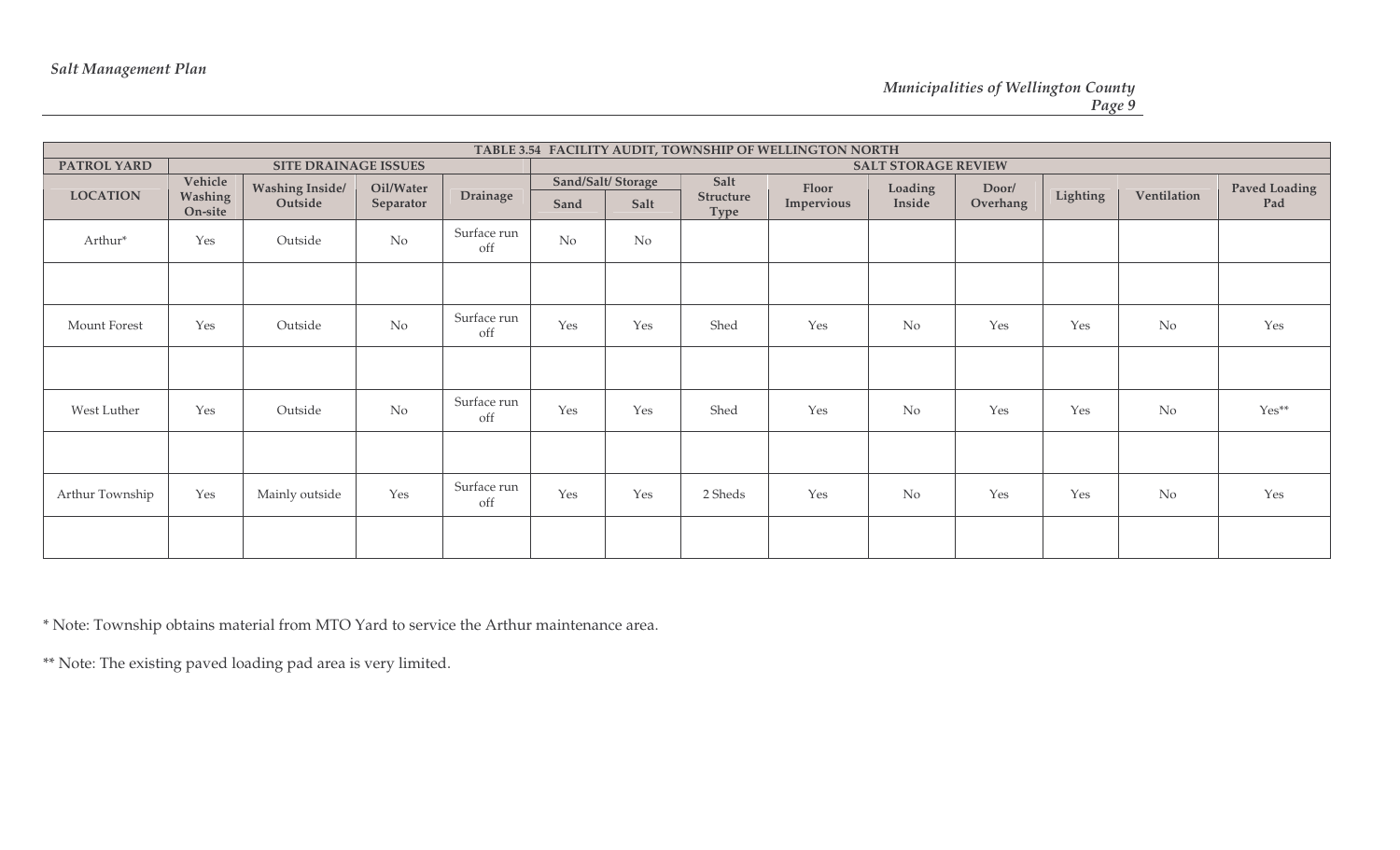#### **2.5.5 Yard Facilities**

From Table 3.54, the Township operates four maintenance yards with salt/sand storage at the Mount Forest, West Luther and Arthur Township yards.

#### **2.5.6 Snow Removal and Disposal**

At the present time, the Township removes snow from the main business districts, municipal parking lots and some boulevards and cul de saes when the accumulations impede vehicular and pedestrian traffic. The snow is stored at two locations (Table 3.55). In the spring, all litter and debris is collected for disposal.

Approximately, 480 loads of snow are trucked to the Mount Forest site while 300 loads of snow are stored at Arthur.

| TABLE 3.55 SNOW DISPOSAL SITES, TOWNSHIP OF WELLINGTON NORTH |                             |         |                |                                |                       |        |             |       |  |
|--------------------------------------------------------------|-----------------------------|---------|----------------|--------------------------------|-----------------------|--------|-------------|-------|--|
| Location                                                     | Ground<br><b>Conditions</b> |         | <b>Run Off</b> | Surrounding<br><b>Land Use</b> |                       |        |             |       |  |
|                                                              | Paved                       | Unpaved | Controlled     | Uncon-<br>trolled              | East<br>West          |        | North       | South |  |
| Arthur                                                       |                             | Native  | Bermed on      |                                | Rail                  | Indus- | Agriculture |       |  |
|                                                              |                             | Soil    | North Side     |                                | Lands                 | trial  |             |       |  |
| Mount                                                        |                             | Native  | Town Storm     |                                |                       |        |             |       |  |
| Forest                                                       |                             | Soil    | Sewer          |                                | Industrial/Commercial |        |             |       |  |

#### **2.5.7 Weather Monitoring and Communications**

To supplement the Township's road patrol information, staff obtain weather reports from World Weather Watch four times daily. All winter maintenance personnel are equipped with two way radios and are responsible for reporting changing weather conditions and/or road conditions.

The Roads Foremen typically call out the operators and mobilize equipment for storm response.

#### **2.5.8 Training and Documentation**

The Township currently provides some staff training for winter maintenance personnel; however, there is no formal ongoing annual winter training program in place. Staff attend the County Road Supervisors Association meetings to discuss such issues as new equipment, material trends in winter maintenance, regulatory changes and common issues relating to winter storm management.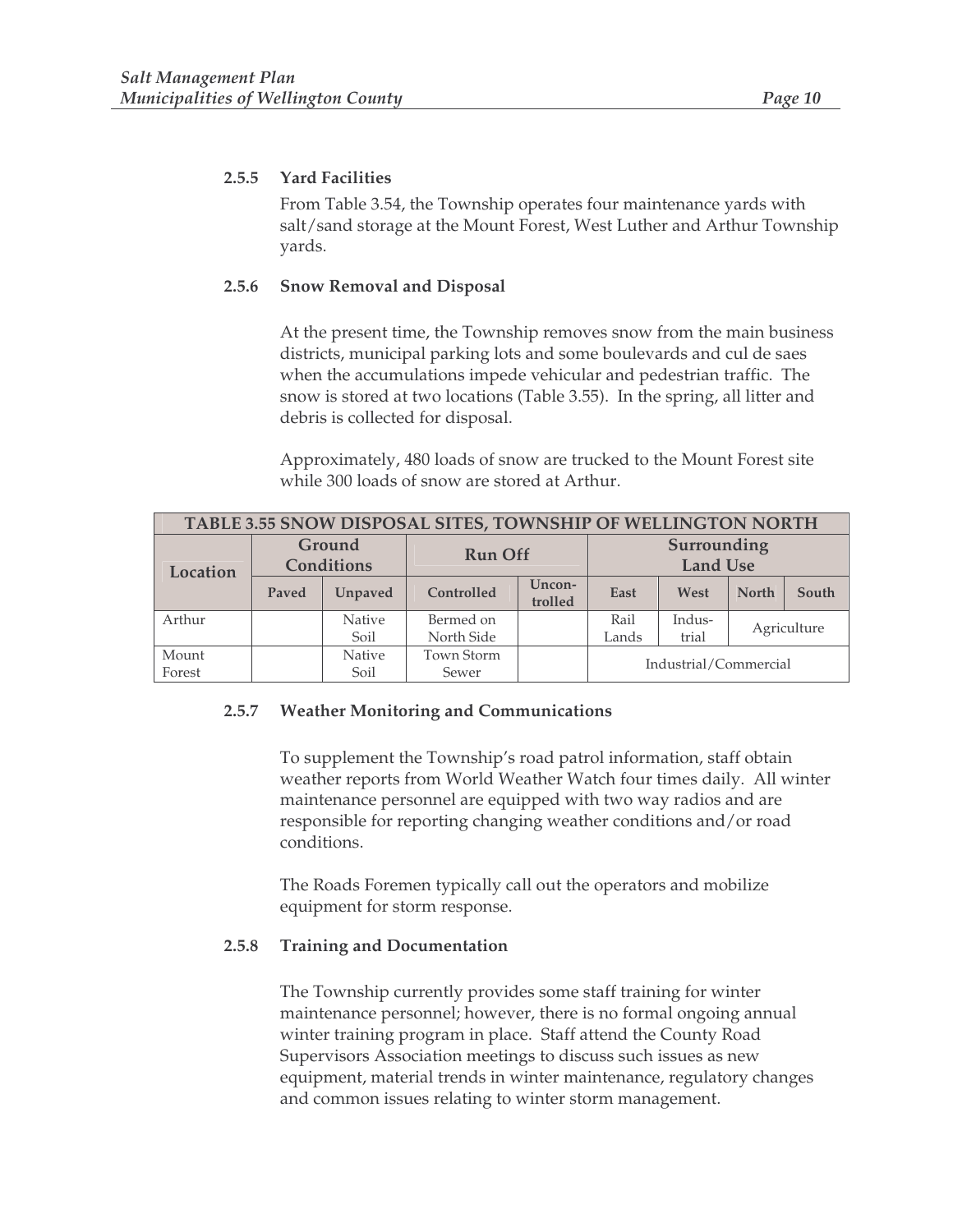Prior to the winter season, staff meet to discuss the strategy for winter maintenance, to go over the spreading/plow responsibilities and review the safety issues. In the spring following the winter season, staff typically meet to discuss the successes and failures of the past winter maintenance campaign and to provide input and suggestions for improvement.

The Township retains records for the purchase of salt and sand for use in winter operations. No formal records are kept for application rates/route/storm. Figures 15 and 16 portray a sample of the winter patrol records and operator logs which Township staff are expected to collect.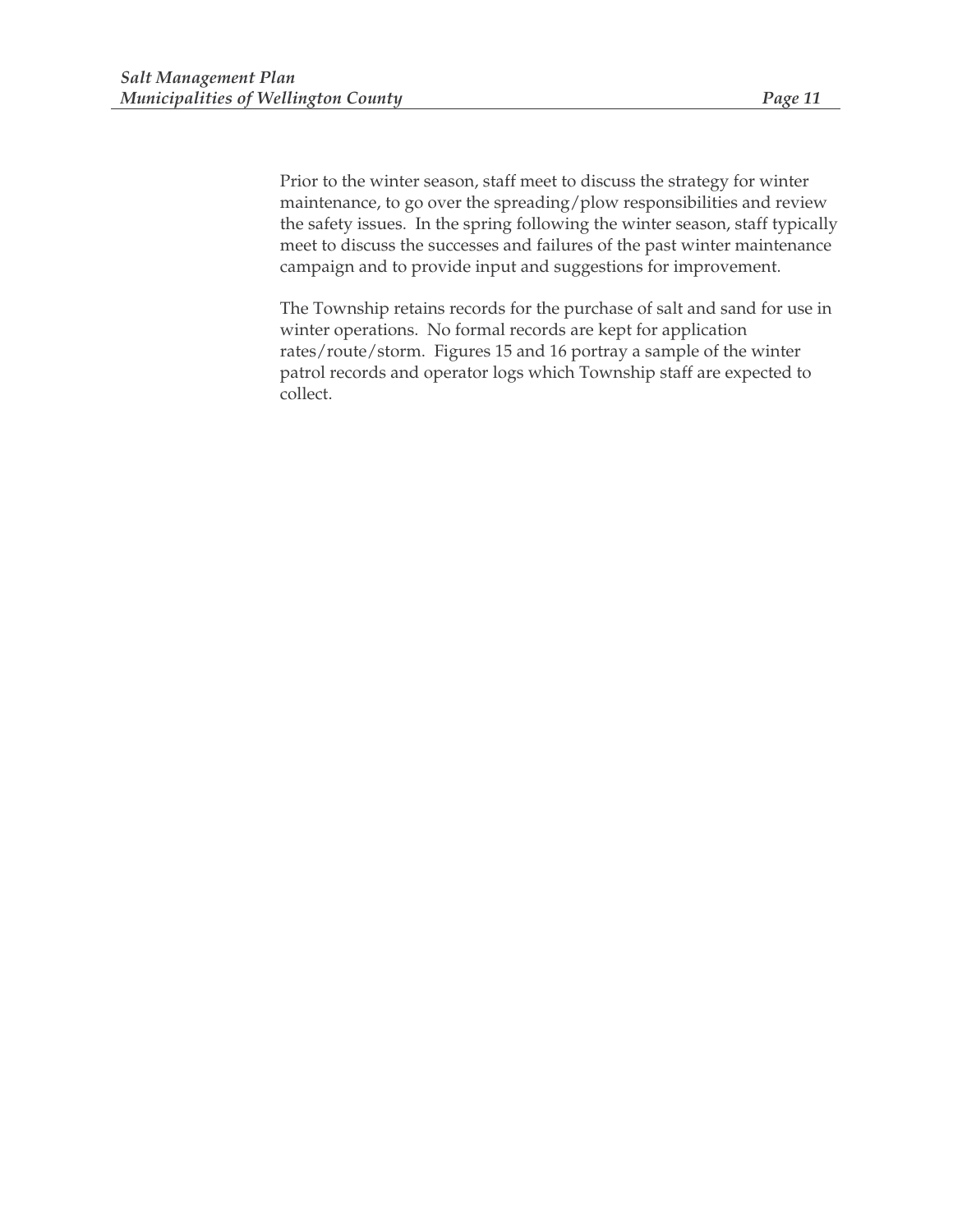| LOCATION:                                 | Arthur Twp. |   |                                  |                  |                                   | West Luther Twp Mt. Forest Arthur Village |                |
|-------------------------------------------|-------------|---|----------------------------------|------------------|-----------------------------------|-------------------------------------------|----------------|
| <b>WEATHER</b>                            |             |   | <b>TEMPERATURE</b>               | (C degrees)      |                                   | <b>ROAD CONDITIONS</b>                    |                |
| <b>SNOW</b>                               |             | س | $-40$ to $-30$                   |                  |                                   | LOOSE SNOW $0 - 5$ cm                     | سے             |
| <b>RAIN</b>                               |             |   | $-30$ to $-20$                   |                  |                                   | $5 - 10$ cm                               |                |
| <b>FREEZING RAIN</b>                      |             |   | $-10$ to 0                       |                  | سىمىت                             | $10 - 20$ cm                              |                |
| <b>HIGH WINDS</b>                         |             |   | 0 to 10                          |                  |                                   | <b>WET</b>                                |                |
| <b>CLEAR</b>                              |             | ✓ | $+10$ to $+20$                   |                  |                                   | <b>DRY</b>                                |                |
| VISIBILITY - good                         |             |   | $+20$ to $+30$                   |                  |                                   | <b>ICE PATCHES</b>                        | ↙              |
| - poor                                    |             |   | <b>FALLING</b>                   |                  |                                   | <b>SNOW PACKED</b>                        | ر              |
| FOG                                       |             |   | <b>RISING</b>                    |                  |                                   | <b>SLUSH</b>                              |                |
| <b>OPERATIONS</b>                         |             |   | <b>MACHINERY</b>                 |                  | <b>WEATHER CHECK AND</b>          |                                           |                |
| <b>PLOW</b>                               |             |   | REEURS                           |                  | <b>CHECKED WEATHER AT 3:00 AM</b> | ے                                         |                |
| REGULAR SAND                              |             |   |                                  |                  | PATROLLED AT 4:00 AM              | سه                                        |                |
| <b>SPICED SAND</b>                        | ب           |   |                                  |                  |                                   | PATROLLED AT 5:00 AM                      |                |
| <b>INTERSECTIONS</b>                      |             |   |                                  |                  | PATROLLED AT 6:00 AM              |                                           |                |
| <b>HILLS &amp; CURVES</b>                 |             |   |                                  |                  | PATROLLED AFTER 12 NOON           |                                           |                |
| <b>FULL SANDING</b><br><b>ICE BLADING</b> |             |   | $Lut.$ $\triangleright$ $\tau$ . | $#_{12}$         | <b>EXTRA PATROL</b>               |                                           |                |
|                                           |             |   | <b>SIDEWALKS</b>                 |                  |                                   |                                           |                |
| <b>OPERATION</b>                          |             |   |                                  | <b>EQUIPMENT</b> |                                   | <b>CATEGORY</b>                           |                |
| BLOW SIDW                                 |             |   | KUBOTA 3060                      |                  |                                   | <b>BASIC</b>                              | سا             |
|                                           |             |   | w                                | L3450            |                                   | <b>EXTRA</b>                              |                |
|                                           |             |   |                                  |                  |                                   |                                           |                |
| NOTES - Remarks:                          |             |   |                                  |                  |                                   |                                           |                |
| REELER                                    |             |   |                                  |                  |                                   |                                           | $L_{\text{C}}$ |
|                                           |             |   |                                  |                  |                                   |                                           |                |
|                                           |             |   | SANDEO                           | 575              |                                   |                                           |                |
|                                           |             |   |                                  |                  |                                   |                                           |                |
|                                           |             |   |                                  |                  |                                   |                                           |                |
|                                           |             |   |                                  |                  |                                   |                                           |                |
|                                           |             |   |                                  |                  |                                   |                                           |                |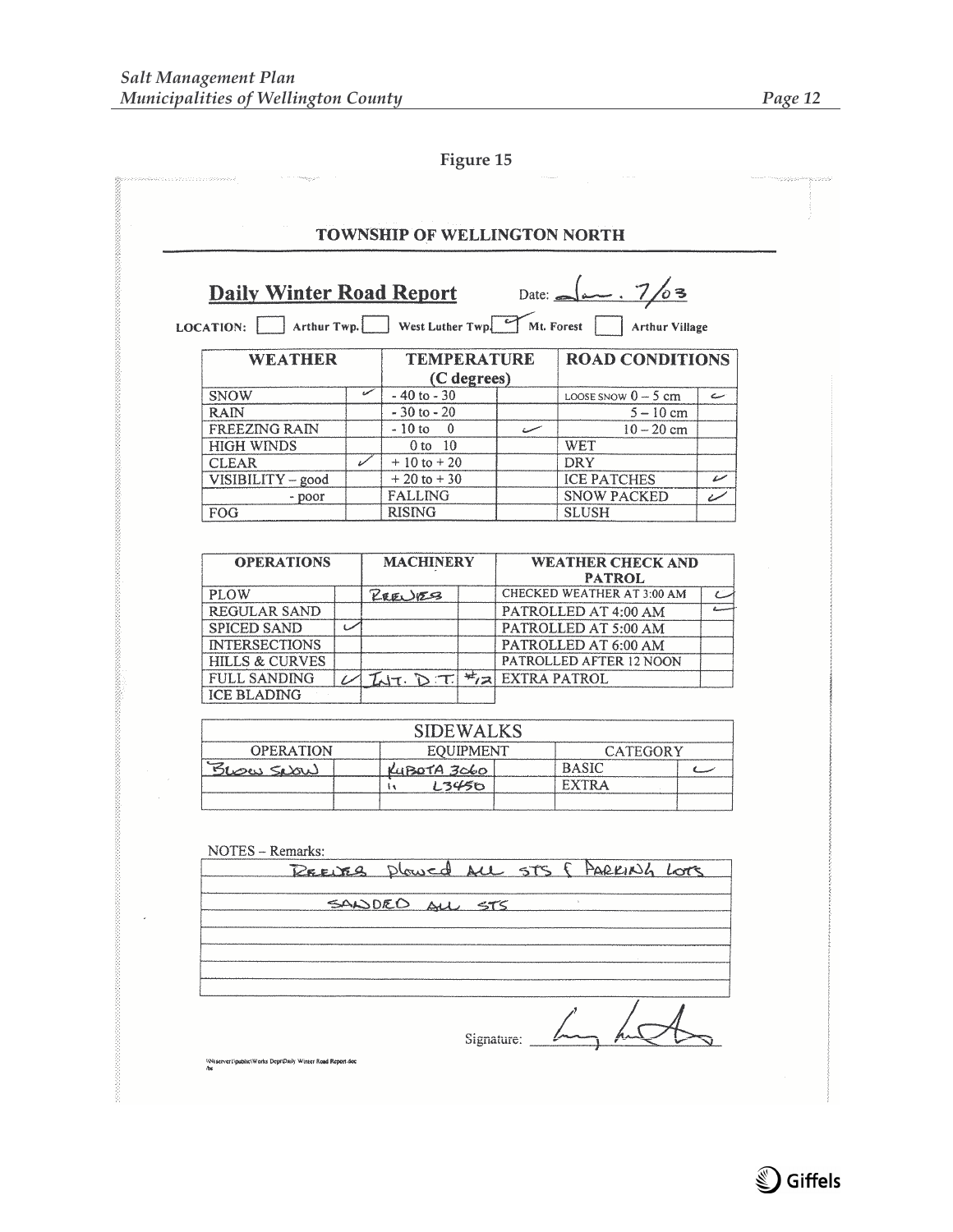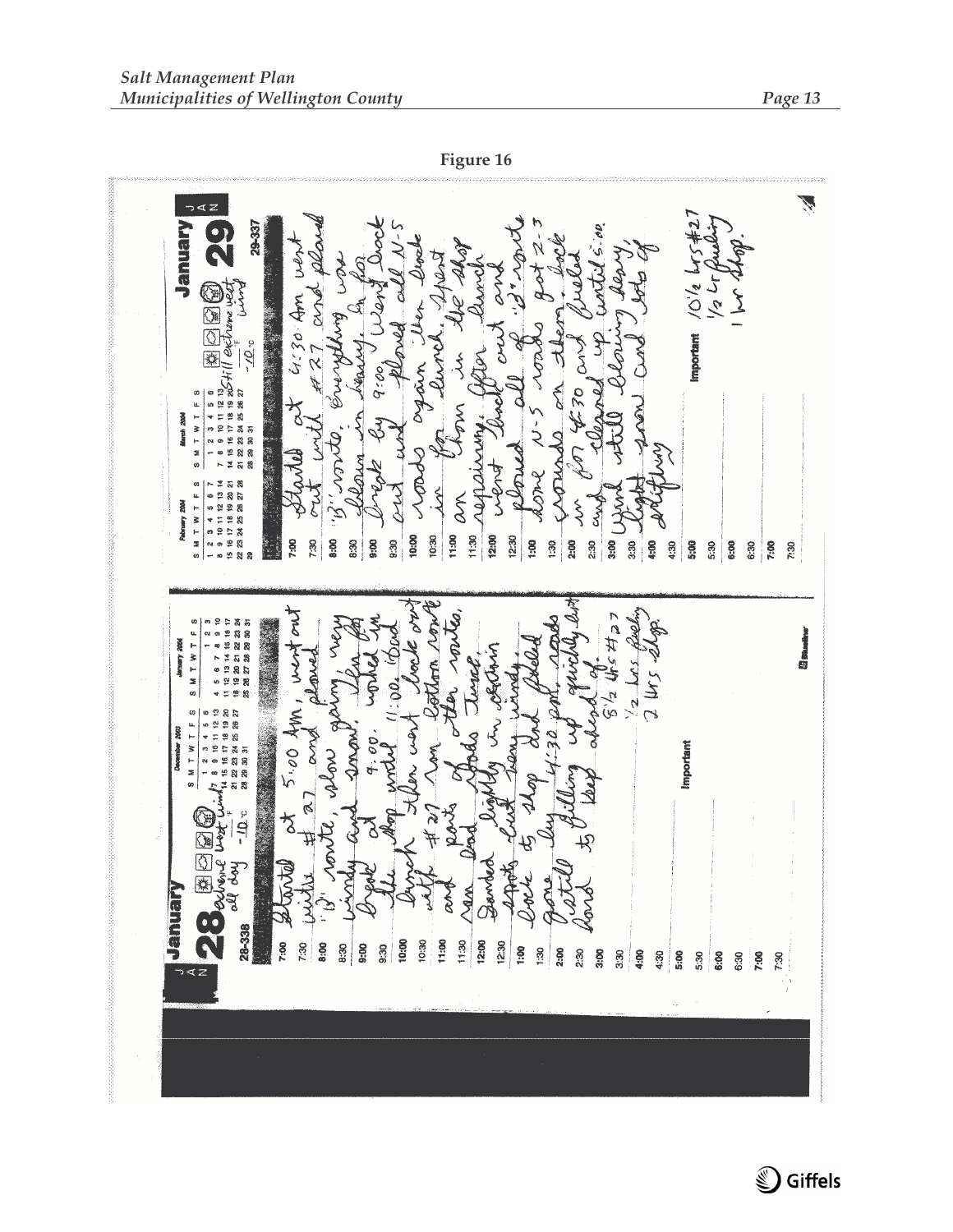#### **3.1 Overview**

This chapter will present the elements of the SMP for Wellington County and each of its member municipalities. The plan will outline the steps required to effectively manage road salt for winter maintenance activities within Wellington County, and will cover the following areas:

- winter maintenance policies;
- equipment upgrading, calibration and washing;
- materials ordering, delivery, storage, handling and record keeping;
- weather forecasting;
- storm response;
- snow removal and disposal;
- snow and ice control training;
- technology review;
- communications strategy; and
- environmentally sensitive areas.

These plans are not meant to be a comprehensive consideration of every possible best management practice, but rather a listing of improvements that are seen to be beneficial and feasible considering current conditions. At the same time, it should be recognized that many of the plan elements will require the support of council to assure that appropriate capital/current funds are provided for implementation. Each element within the plan will cover:

- the activity intent and current situation;
- the goals;
- the timetable for achieving the stated goals;
- the responsibility for implementation;
- the environmental impacts; and
- performance measures.

#### **3.2 Wellington County**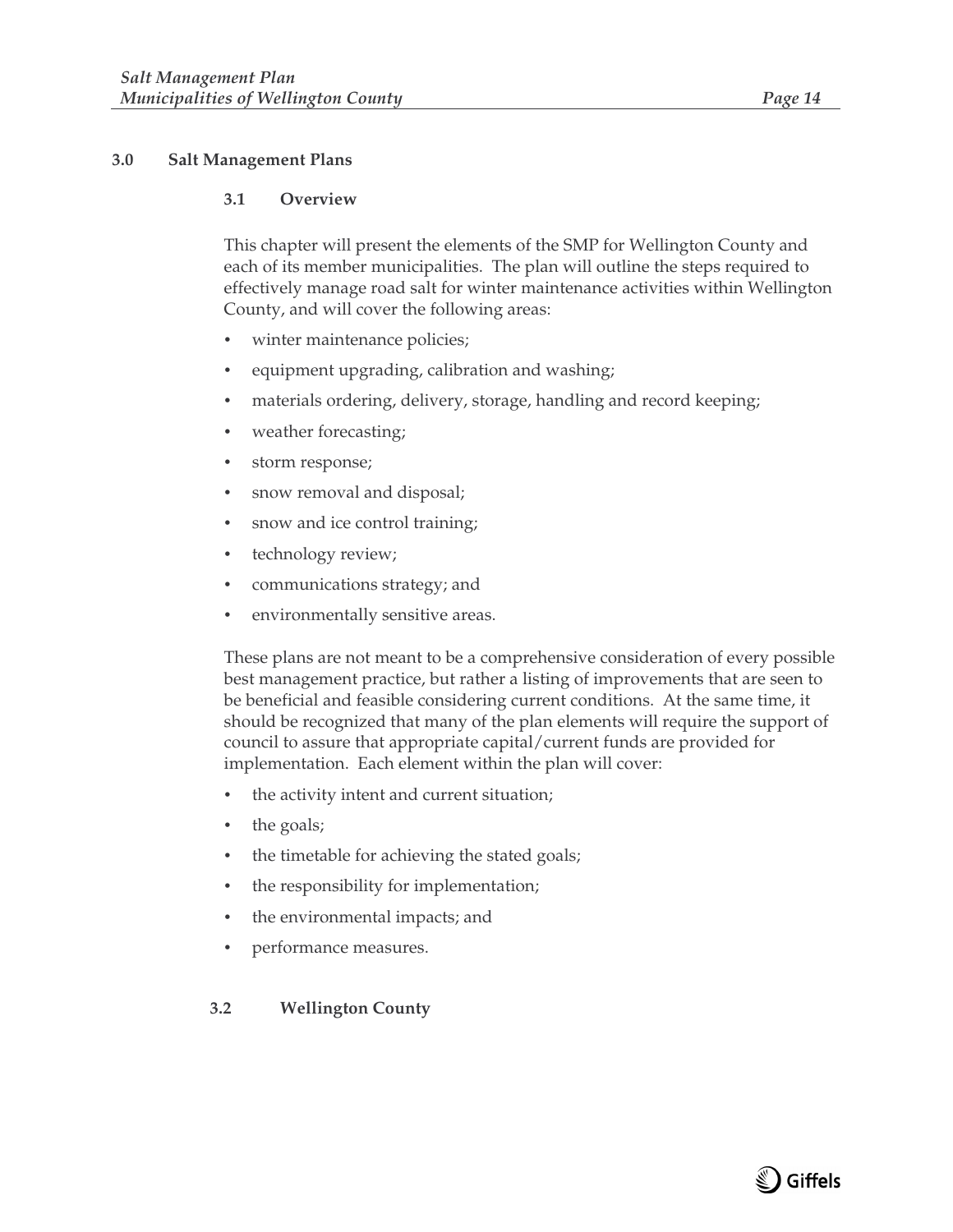# **3.3 Township of Wellington North**

The following provides the elements of the SMP pertaining to the Township of Wellington North:

#### **3.3.1 Winter Maintenance Policies**

| General:                            | It is intended that the various policies relating to the<br>winter maintenance program be reviewed on an<br>annual basis to determine whether any revisions are<br>required or warranted.                                                                                                                                                                                                                                               |  |  |  |  |  |  |
|-------------------------------------|-----------------------------------------------------------------------------------------------------------------------------------------------------------------------------------------------------------------------------------------------------------------------------------------------------------------------------------------------------------------------------------------------------------------------------------------|--|--|--|--|--|--|
|                                     | Currently, Township Council has adopted the<br>Minimum Maintenance Standards for Municipal<br>Highways, Ontario Regulation 239/02.                                                                                                                                                                                                                                                                                                      |  |  |  |  |  |  |
| Goal/Timetable:                     | Winter maintenance policies will be reviewed<br>٠<br>annually and updated as needed. If changes are<br>required, Council endorsement is to be obtained.                                                                                                                                                                                                                                                                                 |  |  |  |  |  |  |
| Responsibility:                     | Public Works Superintendent.                                                                                                                                                                                                                                                                                                                                                                                                            |  |  |  |  |  |  |
| Environmental<br>Impacts:           | Winter maintenance policies form the foundation for<br>program delivery and can have a significant impact<br>on the environment.                                                                                                                                                                                                                                                                                                        |  |  |  |  |  |  |
| Performance<br>Measure:             | A Council approved winter maintenance policy.                                                                                                                                                                                                                                                                                                                                                                                           |  |  |  |  |  |  |
| <b>Equipment Upgrading</b><br>3.3.2 |                                                                                                                                                                                                                                                                                                                                                                                                                                         |  |  |  |  |  |  |
| General:                            | It is intended that the winter maintenance fleet be<br>capable of delivering appropriate levels of de-icing<br>materials within a full range of climatic conditions.                                                                                                                                                                                                                                                                    |  |  |  |  |  |  |
|                                     | Currently, all 5 out of the 8 spreader units are<br>equipped with electronic controllers to monitor the<br>volume and location of material spread, but the<br>Township does not utilize the data retrieval<br>capabilities at this time. The lack of IRT's on the<br>patrol and spreader units reduces the likelihood that<br>operators will spread the proper volume of de-icing<br>material for the climatic and pavement conditions. |  |  |  |  |  |  |
|                                     | The Tourpelin staff querently uses are visiting in                                                                                                                                                                                                                                                                                                                                                                                      |  |  |  |  |  |  |

The Township staff currently uses pre-wetting in their current winter operations by injecting a

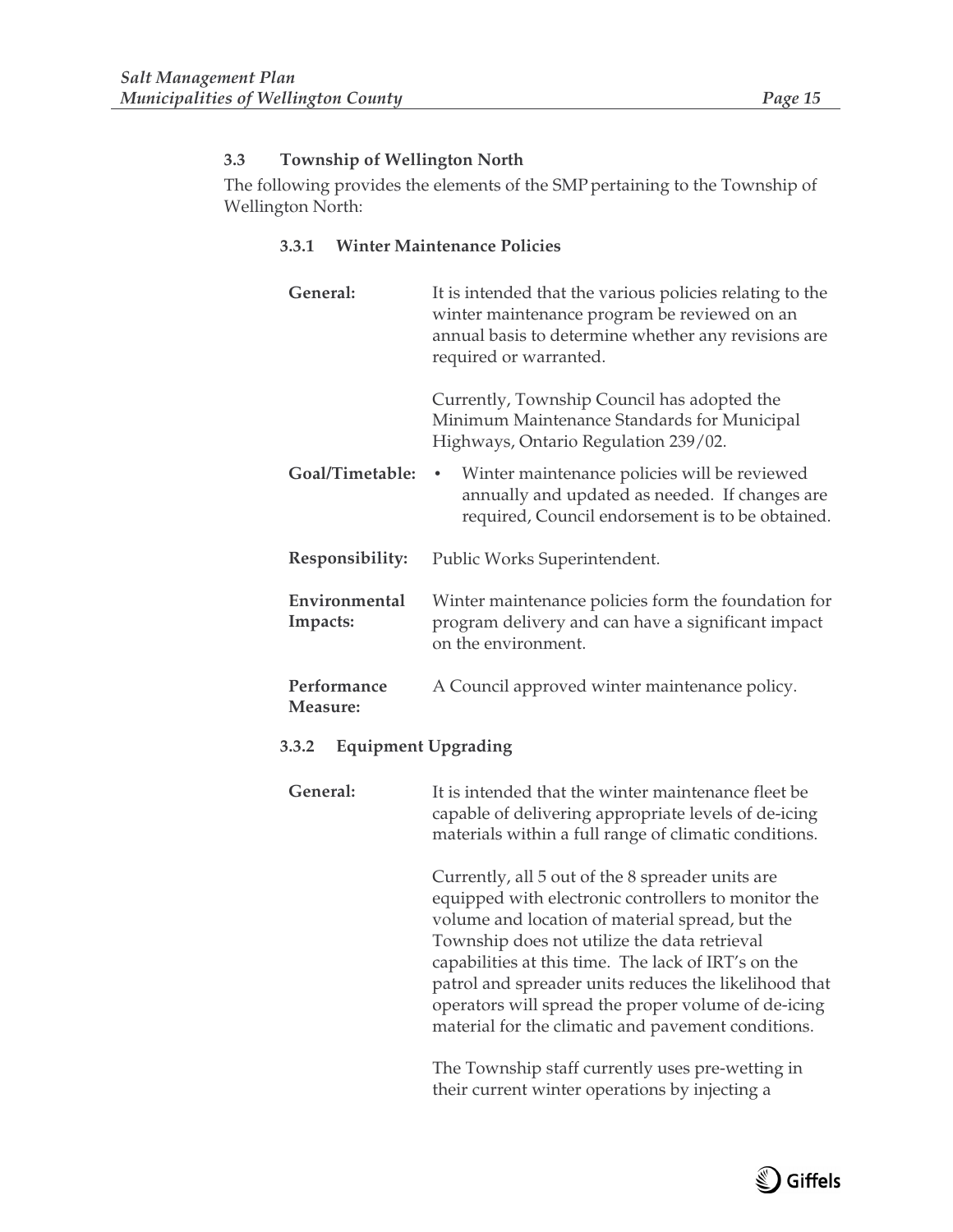|                           | prewetting chemical into the material stockpile at a<br>specific dosage.                                                                                                                                                                |  |  |  |  |  |  |  |
|---------------------------|-----------------------------------------------------------------------------------------------------------------------------------------------------------------------------------------------------------------------------------------|--|--|--|--|--|--|--|
| Goal/Timetable:           | As the spreader fleet comes up for replacement<br>within the Township's vehicle replacement<br>program, the spreader units are to be equipped<br>with prewetting capability and electronic<br>controllers.                              |  |  |  |  |  |  |  |
|                           | IRT's are to be installed on the Township's four<br>$\bullet$<br>winter patrol vehicles prior to the $2005 - 2006$<br>winter season.                                                                                                    |  |  |  |  |  |  |  |
|                           | Between $2006 - 2009$ , the spreader fleet is to be<br>٠<br>equipped with IRT's.                                                                                                                                                        |  |  |  |  |  |  |  |
| Responsibility:           | Public Works Superintendent.                                                                                                                                                                                                            |  |  |  |  |  |  |  |
| Environmental<br>Impacts: | Equipment upgrades will improve the capability of<br>placing the right amount of salt in the right place at<br>the right time and allow for an increased level of data<br>collection leading to more effective analysis of salt<br>use. |  |  |  |  |  |  |  |
| Performance<br>Measure:   | Percentage of equipment with electronic spreader<br>controls, IRT's, and pre-wet capabilities.                                                                                                                                          |  |  |  |  |  |  |  |
| 3.3.3                     | <b>Equipment Calibration</b>                                                                                                                                                                                                            |  |  |  |  |  |  |  |
| General:                  | Properly calibrated equipment is one of the keys to<br>the effective placement of de-icer material on<br>Township roadways.                                                                                                             |  |  |  |  |  |  |  |
|                           | Currently, the spreaders are not being calibrated and<br>the spreader routes have not been benchmarked. The<br>spreading of material is left to operator experience<br>and past practices.                                              |  |  |  |  |  |  |  |
| Goal/Timetable:           | Prior to the 2005 - 2006 winter season and each<br>year thereafter, all spreaders will be calibrated<br>and all routes benchmarked. During the winter<br>season the equipment will be checked and<br>recalibrated as needed.            |  |  |  |  |  |  |  |
| Responsibility:           | Public Works Superintendent, Roads Foreman.                                                                                                                                                                                             |  |  |  |  |  |  |  |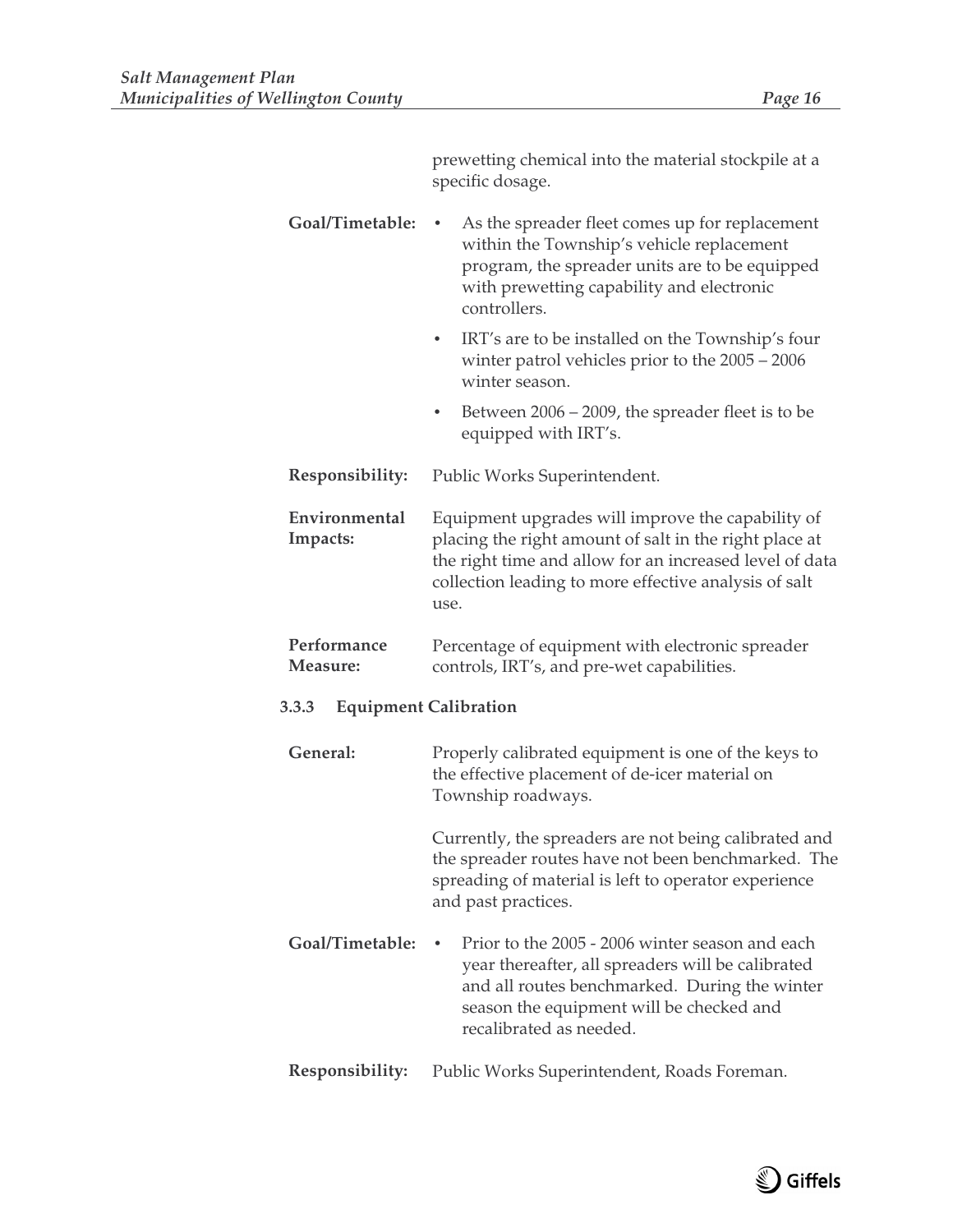| Environmental<br>Impacts:         | Proper equipment calibration and maintenance will<br>ensure that the proper volume of de-icing and anti-<br>icing salts can be spread onto the roadway.                                                                                                                                                                                                                                                                                 |  |  |  |  |  |
|-----------------------------------|-----------------------------------------------------------------------------------------------------------------------------------------------------------------------------------------------------------------------------------------------------------------------------------------------------------------------------------------------------------------------------------------------------------------------------------------|--|--|--|--|--|
| Performance<br><b>Measure:</b>    | Spreaders calibrated by November 1 of each year.<br>Routes benchmarked by November 1 of each year.<br>Number of spreaders checked/recalibrated each<br>year.<br>Comparisons are to be developed over the winter<br>season:<br>of material spread rates across routes, across<br>vehicle units and across operators;<br>of each route and vehicle unit; and<br>of actual spread ratio performance against<br>٠<br>industry spread rates. |  |  |  |  |  |
| <b>Equipment Washing</b><br>3.3.4 |                                                                                                                                                                                                                                                                                                                                                                                                                                         |  |  |  |  |  |
| General:                          | It is intended to reduce the amount of chlorides, oil<br>grease and grit that is discharged back into the<br>environment.<br>At the present time, the equipment is typically<br>washed outside. Only the Arthur Township Yard has                                                                                                                                                                                                       |  |  |  |  |  |
|                                   | an oil/water-separator.                                                                                                                                                                                                                                                                                                                                                                                                                 |  |  |  |  |  |
| Goal/Timetable:                   | Prior to the 2007 – 2008 winter season, oil/water<br>$\bullet$<br>separators are to be installed at the Arthur,<br>Mount Forest and West Luther Yards.                                                                                                                                                                                                                                                                                  |  |  |  |  |  |
|                                   | Following the installation of oil/water separators<br>$\bullet$<br>in all yards, the vehicles are to be washed indoors<br>to minimize any discharge back to the<br>environment.                                                                                                                                                                                                                                                         |  |  |  |  |  |
| Responsibility:                   | Public Works Superintendent, Foremen, Operators.                                                                                                                                                                                                                                                                                                                                                                                        |  |  |  |  |  |
| Environmental<br>Impacts:         | Vehicle wash water contains salts, oil, grease and dirt<br>and can have an adverse affect on the environment if<br>allowed to be discharged into the soils below and<br>adjacent to the yard.                                                                                                                                                                                                                                           |  |  |  |  |  |
| Performance<br>Measure:           | Percentage of vehicles washed indoors and passed<br>through oil/water separator before being placed in<br>readiness for the next shift.                                                                                                                                                                                                                                                                                                 |  |  |  |  |  |



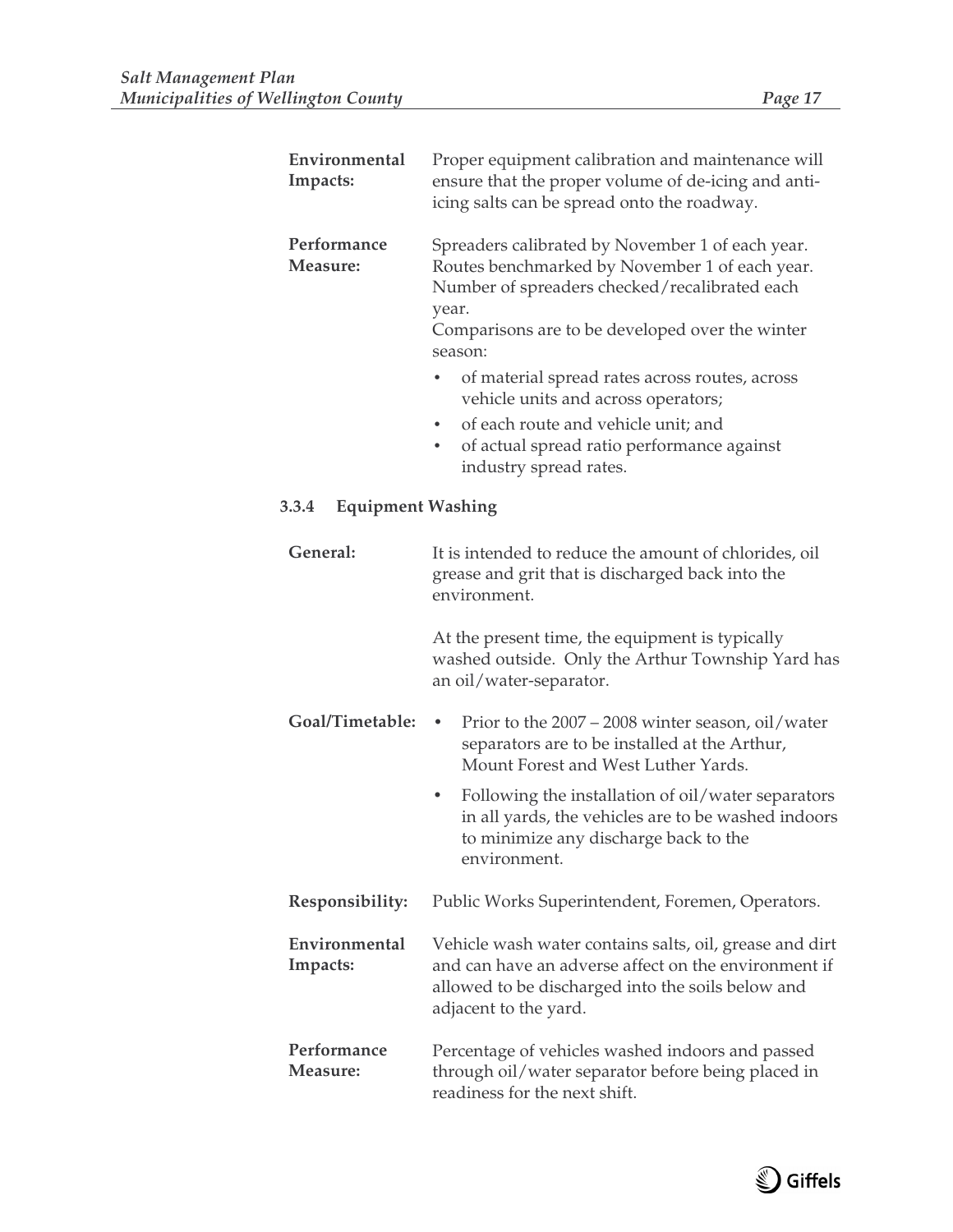| 3.3.4 |  | <b>Material Ordering and Delivery</b> |  |  |
|-------|--|---------------------------------------|--|--|
|-------|--|---------------------------------------|--|--|

| General:        | It is intended to maintain best practices and<br>procedures in the ordering and delivery of de-icer<br>materials.                                                                                                                                                                                                                                                                                                              |
|-----------------|--------------------------------------------------------------------------------------------------------------------------------------------------------------------------------------------------------------------------------------------------------------------------------------------------------------------------------------------------------------------------------------------------------------------------------|
|                 | In the fall season, salt and winter sand is delivered<br>and stockpiled on the loading pads. However, it<br>should be noted that the loading pad area at the West<br>Luther yard is very limited. Over a 24 hour winter<br>sand is mixed with salt (5 percent) and all material<br>conveyed to indoor storage. The loading pad is not<br>thoroughly swept and cleaned following the transfer<br>of material to indoor storage. |
| Goal/Timetable: | To minimize salt loss to the environment, the<br>following measures are to be taken each year:                                                                                                                                                                                                                                                                                                                                 |
|                 | (a) ensure that the deliveries of salt and sand are<br>covered with a waterproof tarpaulin and<br>deliveries occur in good weather; and<br>(b) ensure that the loading pads are swept clean<br>following the transfer of material to indoor<br>storage.                                                                                                                                                                        |
|                 | All deliveries are to be recorded on approved<br>forms to summarize:<br>(a) weather conditions;<br>(B) required tarping;<br>(c) transfer of material indoors within 24 hours;<br>(d) loading pad cleaned; and<br>(e) weigh ticket with truck number and net<br>weight.                                                                                                                                                         |
|                 | The initial stockpiling at each yard should be<br>completed prior to November 1st of each year.<br>During the initial stockpiling a sample to<br>ascertain the material gradation and moisture<br>content should be completed and appropriate<br>action taken should the samples fail.                                                                                                                                         |
|                 | Prior to the 2006 - 2007 winter season the paved<br>٠<br>loading pad area at the West Luther yard is to be<br>expanded to adequately contain the salt/sand<br>deliveries.                                                                                                                                                                                                                                                      |

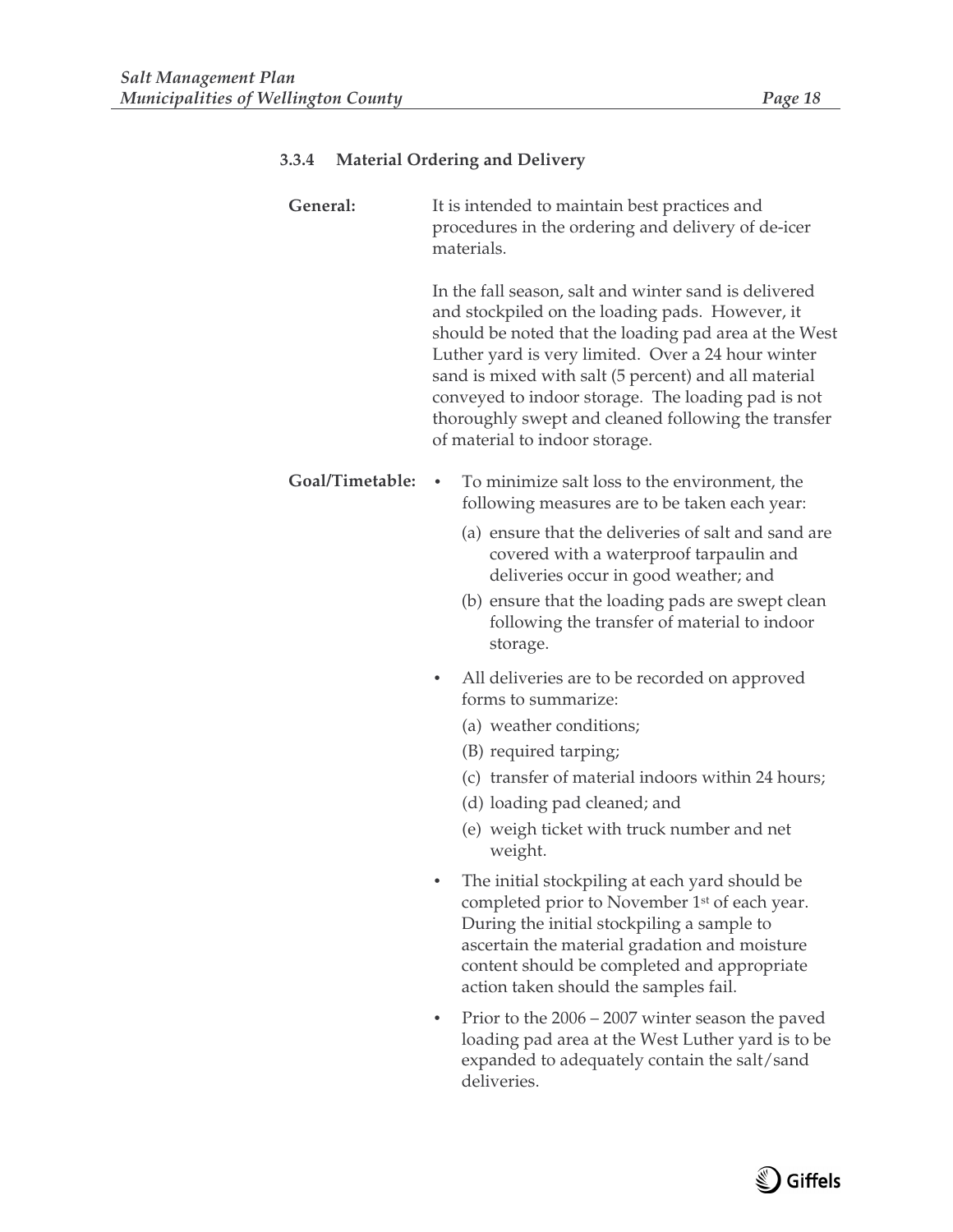| Responsibility:           | Public Works Superintendent for ensuring that the<br>ordering and delivery practices are complied with<br>and the paved loading pad area expanded at the<br>West Luther yard.                                                                 |
|---------------------------|-----------------------------------------------------------------------------------------------------------------------------------------------------------------------------------------------------------------------------------------------|
|                           | Forman for ensuring that the ordering and delivery<br>practices are implemented.                                                                                                                                                              |
| Environmental<br>Impacts: | Improper housekeeping practices relating to the<br>delivery and handling of salt can increase loss to the<br>environment. Excessive moisture in the de-icing<br>material may make this material unusable for use<br>during the winter season. |
| Performance<br>Measure:   | Percentage of deliveries tarped/ordered in good<br>weather;                                                                                                                                                                                   |
|                           | Percentage of material put into inside storage;                                                                                                                                                                                               |
|                           | Loading pad thoroughly cleaned following transfer<br>of material to storage; and                                                                                                                                                              |
|                           | Audit compliance of housekeeping practices through<br>periodic yard inspection.                                                                                                                                                               |
| 3.3.5                     | <b>Materials Storage and Handling</b>                                                                                                                                                                                                         |

**General:** It is intended to maintain best practices and procedures for the storage and handling of winter maintenance materials.

> The Township currently stores salt and sand in sheds at the West Luther and Arthur Township yards. Paved loading pads are used for delivery and loading/unloading the spreaders.

> The inside storage area has an impervious pad. The sheds are inspected each spring to identify and repair any deficiencies to the floor or exterior areas of the structure. Repairs to the structures are normally scheduled and completed prior to the following winter season.

The sheds have doors to minimize precipitation entering the structure and proper lighting.

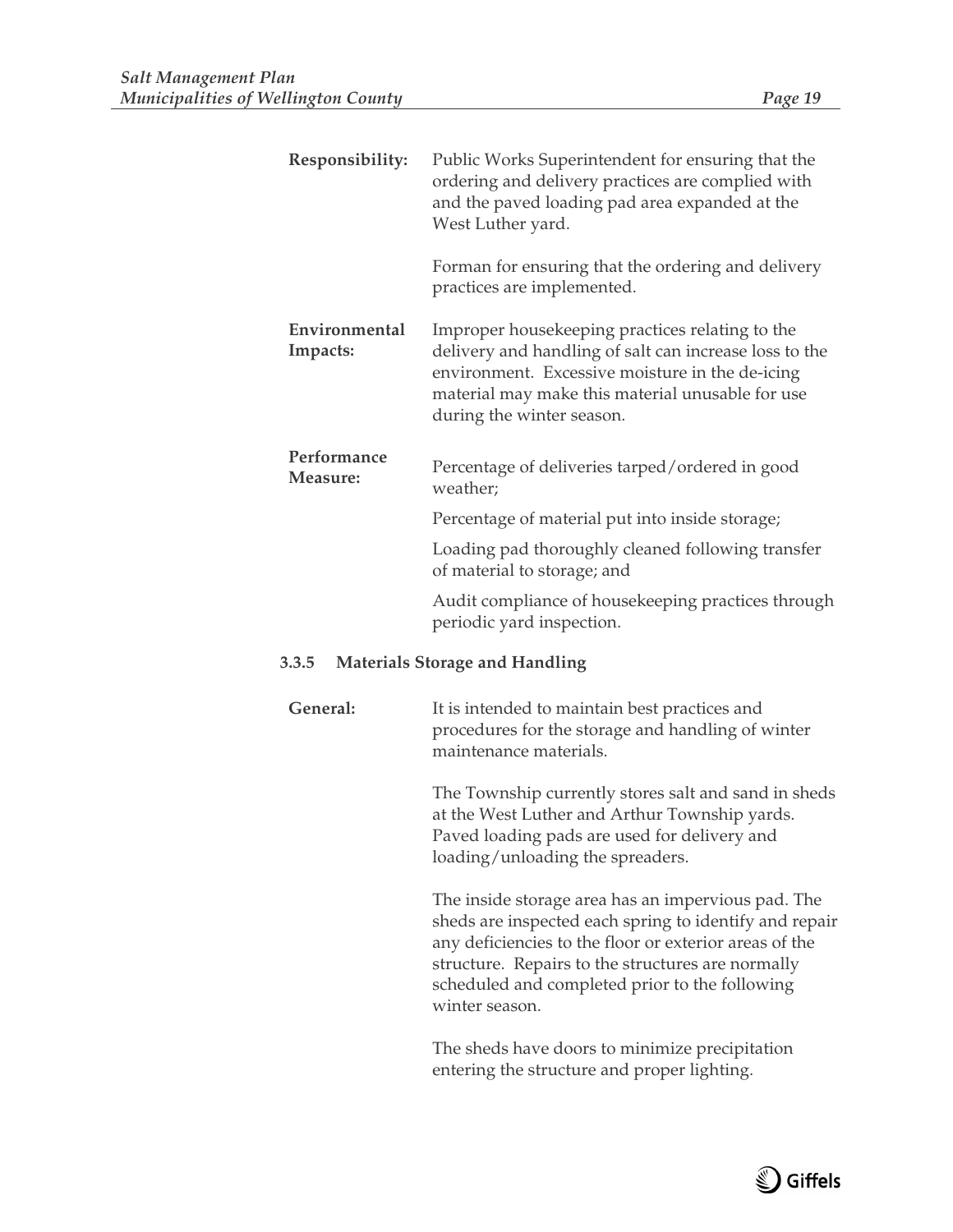| Goal/Timetable:           | To improve storage and handling of sand and<br>salt, the following measures are to be followed<br>each year:                                                                                                                                                                                      |
|---------------------------|---------------------------------------------------------------------------------------------------------------------------------------------------------------------------------------------------------------------------------------------------------------------------------------------------|
|                           | (a) when loading/unloading spreaders outside<br>the storage structure, the loading is to occur<br>on the impervious loading pad; any material<br>spilled during loading/unloading spreader<br>equipment should be collected and conveyed<br>back to the storage structure as soon as<br>possible; |
|                           | (b) spreaders should not be loaded beyond their<br>capacity to avoid spillage during operations;                                                                                                                                                                                                  |
|                           | (c) ensure no frozen blocks of material are placed<br>in the spreaders when loading. Any frozen<br>blocks should be pushed into a corner of the<br>storage structure and allowed to thaw and<br>dry prior to introducing this material to the<br>stockpile;                                       |
|                           | (d) check the lighting at the entrance and inside<br>the storage structure weekly to ensure that<br>the lighting is functional;                                                                                                                                                                   |
|                           | (e) ensure proper ventilation for the removal of<br>noxious fumes and moisture;                                                                                                                                                                                                                   |
|                           | (f) document the inspection and repair of the<br>storage structures; and                                                                                                                                                                                                                          |
|                           | (g) when replacing a storage structure or adding<br>a new structure the TAC Code of Practice for<br>Design and Operation of Road Maintenance<br>Yards should be followed;                                                                                                                         |
|                           | On a seasonal basis the amount of material used<br>versus amount stored is to be reconciled with the<br>deliveries and the daily usage records.                                                                                                                                                   |
| Responsibility:           | Foremen to ensure the guidelines for "good house<br>keeping practices" are implemented.                                                                                                                                                                                                           |
|                           | Operators to ensure that the guidelines for "good<br>house keeping practices" are followed.                                                                                                                                                                                                       |
| Environmental<br>Impacts: | Improper house keeping practices related to the<br>storage and handling of salt can increase the potential<br>for loss to the environment.                                                                                                                                                        |

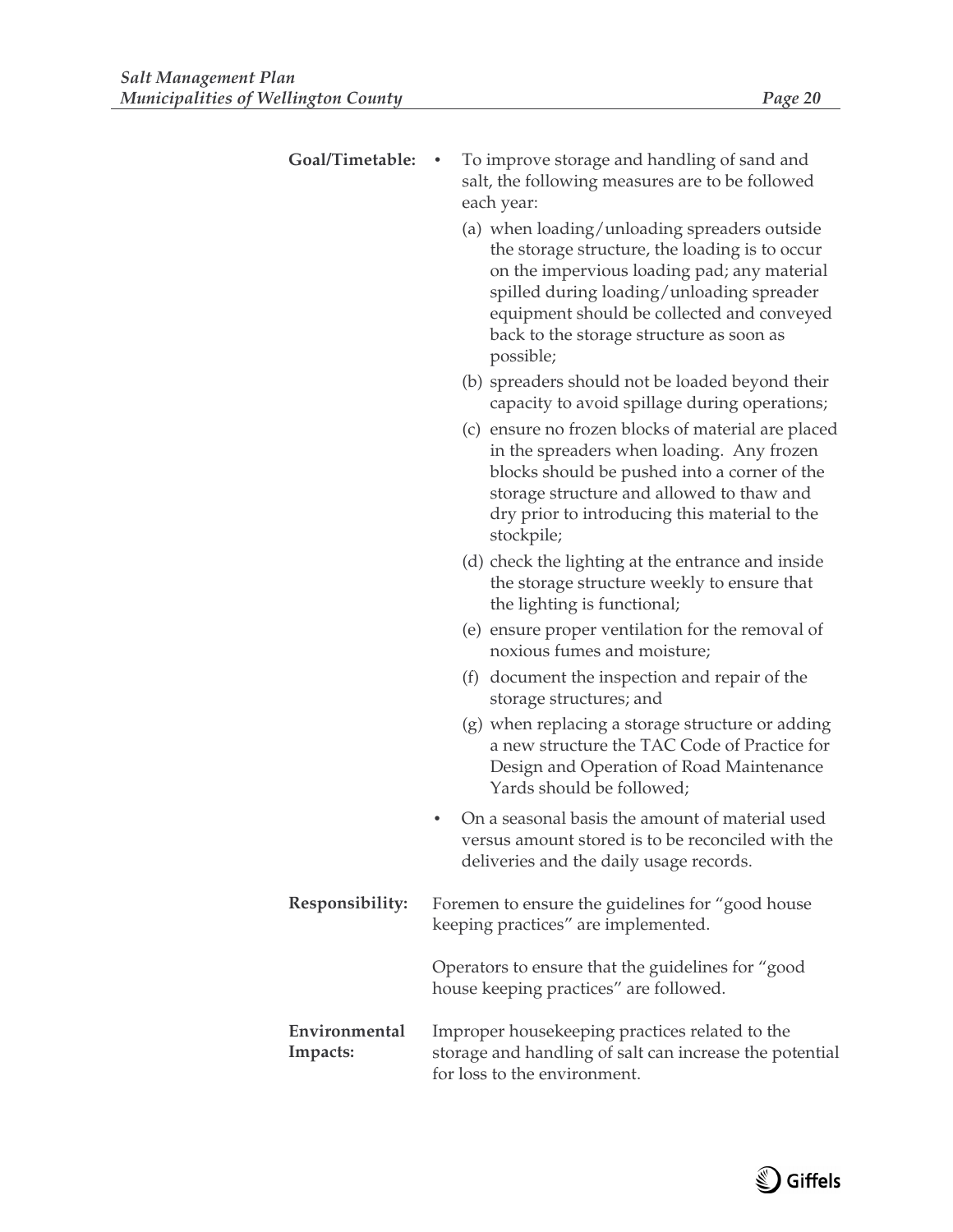| Performance<br>Measure: | Audit compliance through periodic yard inspection.                                                                                                                                                                                                                                                                                                                                                                                                                                                                                                                                                         |
|-------------------------|------------------------------------------------------------------------------------------------------------------------------------------------------------------------------------------------------------------------------------------------------------------------------------------------------------------------------------------------------------------------------------------------------------------------------------------------------------------------------------------------------------------------------------------------------------------------------------------------------------|
| 3.3.6                   | <b>Material Record Keeping</b>                                                                                                                                                                                                                                                                                                                                                                                                                                                                                                                                                                             |
| General:                | It is intended to retain an accurate record of the<br>amount of material used by routes by vehicle and by<br>storm event.                                                                                                                                                                                                                                                                                                                                                                                                                                                                                  |
|                         | At the present time, material usage by route, vehicle<br>or storm is not collected. Typically, material usage is<br>rationalized by comparing the amount of material<br>ordered with the residual inventory.                                                                                                                                                                                                                                                                                                                                                                                               |
| Goal/Timetable:         | For the $2005 - 2006$ winter season, a material<br>٠<br>tracking system is to be implemented to track<br>material usage by vehicle, route and storm and be<br>capable of comparing usage to benchmarked<br>rates. By providing an accurate record of<br>material usage by route and vehicle and by<br>storm, the Township will be able to fine tune the<br>amount of material to be spread for varying<br>climatic and pavement conditions. The<br>immediate goal will be to compare usage with<br>benchmarked routes and to rationalize the<br>amount of material ordered with the residual<br>inventory. |
|                         | With the existing electronic controllers and as<br>٠<br>new electronic controllers are introduced into the<br>spreader fleet, the data from the electronic<br>controllers is to be downloaded on a regular basis<br>for analysis.                                                                                                                                                                                                                                                                                                                                                                          |
| Responsibility:         | Public Works Superintendent for the design and<br>implementation of a material tracking system.                                                                                                                                                                                                                                                                                                                                                                                                                                                                                                            |
|                         | Foreman for ensuring that the necessary equipment is<br>operating properly to measure the amount of<br>material placed on roads, and for summarizing the<br>data.                                                                                                                                                                                                                                                                                                                                                                                                                                          |
|                         | Operators for completing and returning a daily<br>sanding, salting and plowing log on the end of each<br>day.                                                                                                                                                                                                                                                                                                                                                                                                                                                                                              |

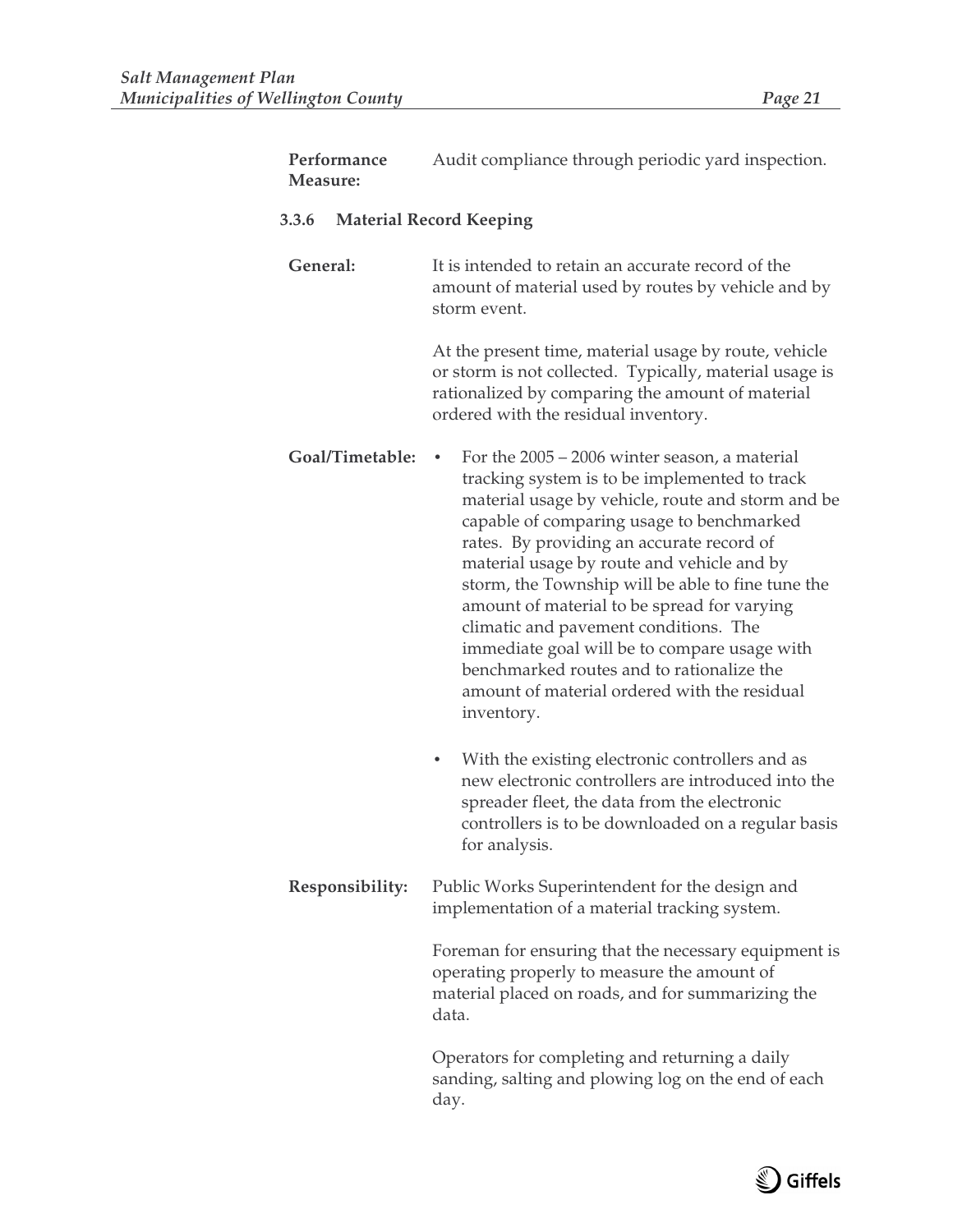**Environmental Considerations:**

**Performance Measure:**

**3.3.7 Weather Forecasting**

**General:** The intent

| Effective salt management requires an accurate<br>accounting of usage by storm, route and vehicle.                                                                                    |
|---------------------------------------------------------------------------------------------------------------------------------------------------------------------------------------|
| Record of material usage by storm, route and vehicle<br>together with a year end material reconciliation.                                                                             |
| ecasting                                                                                                                                                                              |
| The intent is to provide timely and accurate weather<br>information to assist in decision making.                                                                                     |
| Currently, daily patrols determine if plows and<br>sanders are to be deployed or to remain out. This is<br>accomplished by visual inspection and reports from<br>World Weather Watch. |
| Prior to the 2005 – 2006 winter season develop a                                                                                                                                      |

- Goal/Timetable: Prior to the 2005 2006 winter season, develop a strategic plan in cooperation with the other local area municipalities and the County to explore options in providing enhanced forecasted and real time weather and pavement information on a County wide basis.
	- The use of the IRT's on all patrol vehicles by the 2005 – 2006 winter season will further enhance the decision making ability by integrating weather information with pavement temperatures.
- **Responsibility:** Public Works Superintendent and representatives of the local area municipalities and the County for developing a strategic plan to explore an enhanced County wide weather forecasting program.
- **Environmental Impacts:** The effective use of de-icing material is dependant on accurate weather information and informed decision making. Inaccurate weather information and/or poor decision making can result in untimely use of salt.
- **Performance Measure:** Delivery of clear, accurate weather forecasts 4 times daily between November and April each year.

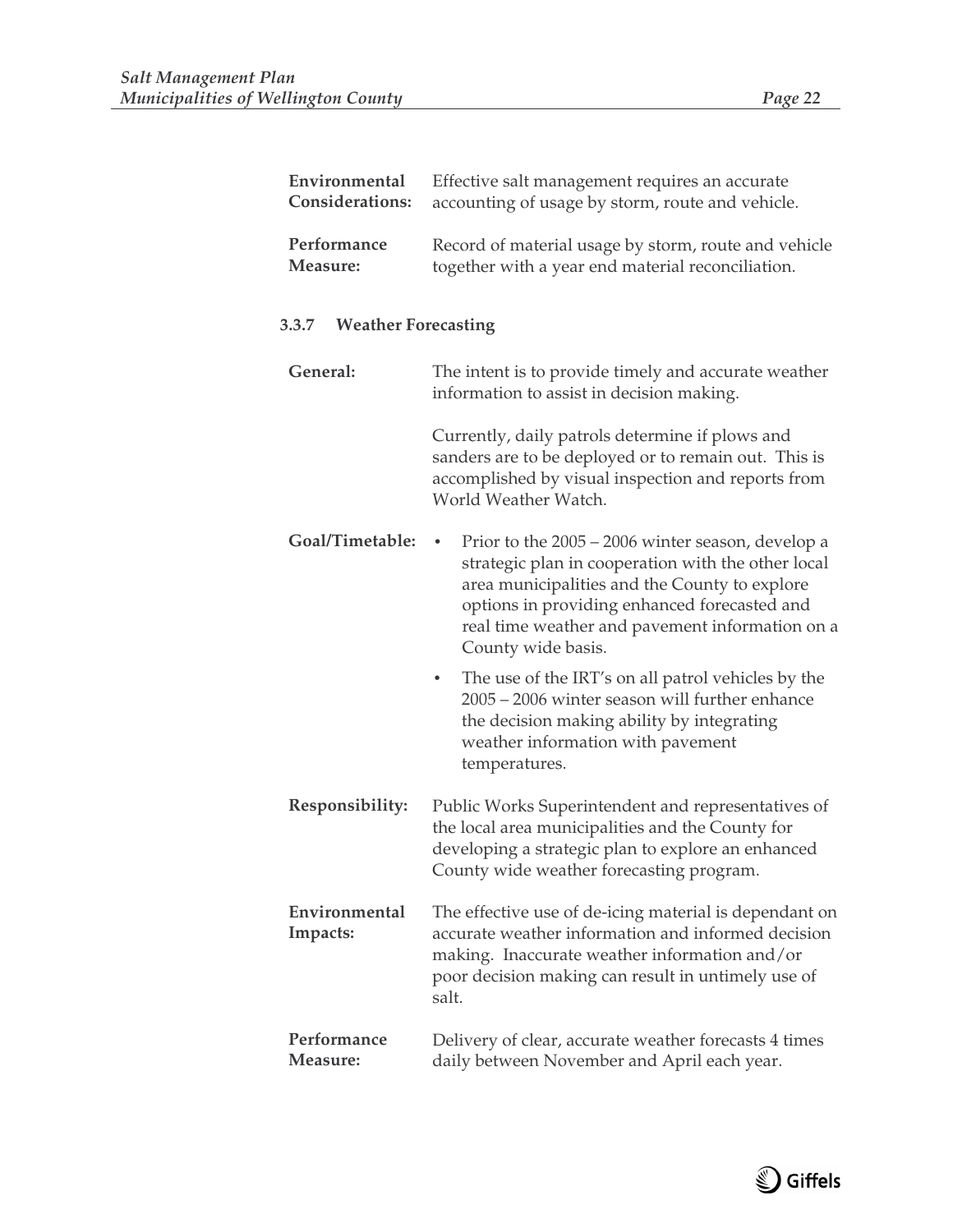| General:                  | It is intended to provide criteria and guidelines to<br>standardize staff response for various combinations<br>of precipitation pavement temperature and traffic<br>volumes.                                                                                                                                                                                                                                                                                                                                                                                                                                                       |
|---------------------------|------------------------------------------------------------------------------------------------------------------------------------------------------------------------------------------------------------------------------------------------------------------------------------------------------------------------------------------------------------------------------------------------------------------------------------------------------------------------------------------------------------------------------------------------------------------------------------------------------------------------------------|
|                           | Currently, staff react to visual patrols and weather<br>reports from various sources (World Weather Watch,<br>emergency services, the general public, etc.) to<br>initiate the mobilization of the operators for plowing<br>and de-icing action. No formal guidelines are<br>presently available to patrollers and operators for<br>storm response.                                                                                                                                                                                                                                                                                |
| Goal/Timetable:           | Prior to the 2006 – 2007 winter season, formal<br>guidelines for maintenance actions for each type<br>of storm event, for various pavement<br>temperatures and conditions, and for various<br>initial and subsequent operations are to be<br>prepared. [Appendix C provides an example<br>from the Region of York covering weather events<br>of light snowfalls, light snowfalls with periods of<br>moderate or heavy snow, moderate to heavy<br>snow storms, frost or black ice, freezing rain and<br>sleet storms. Appendix D provides an example<br>from the District of Muskoka for centre bare and<br>snow covered roadways.] |
|                           | A 2 to 5 year goal will be to monitor the records of<br>storm response in relation to the established<br>guidelines in order to assess any necessary changes.                                                                                                                                                                                                                                                                                                                                                                                                                                                                      |
| Responsibility:           | Public Works Superintendent for preparing formal<br>storm response guidelines.                                                                                                                                                                                                                                                                                                                                                                                                                                                                                                                                                     |
|                           | Foreman and Operators for ensuring the<br>implementation of appropriate storm response<br>treatments.                                                                                                                                                                                                                                                                                                                                                                                                                                                                                                                              |
| Environmental<br>Impacts: | Snow and ice control decisions that are not consistent<br>with actual weather and road conditions will lead to<br>inefficiencies in storm response and inappropriate<br>material usage.                                                                                                                                                                                                                                                                                                                                                                                                                                            |

# **3.3.8 Storm Response**

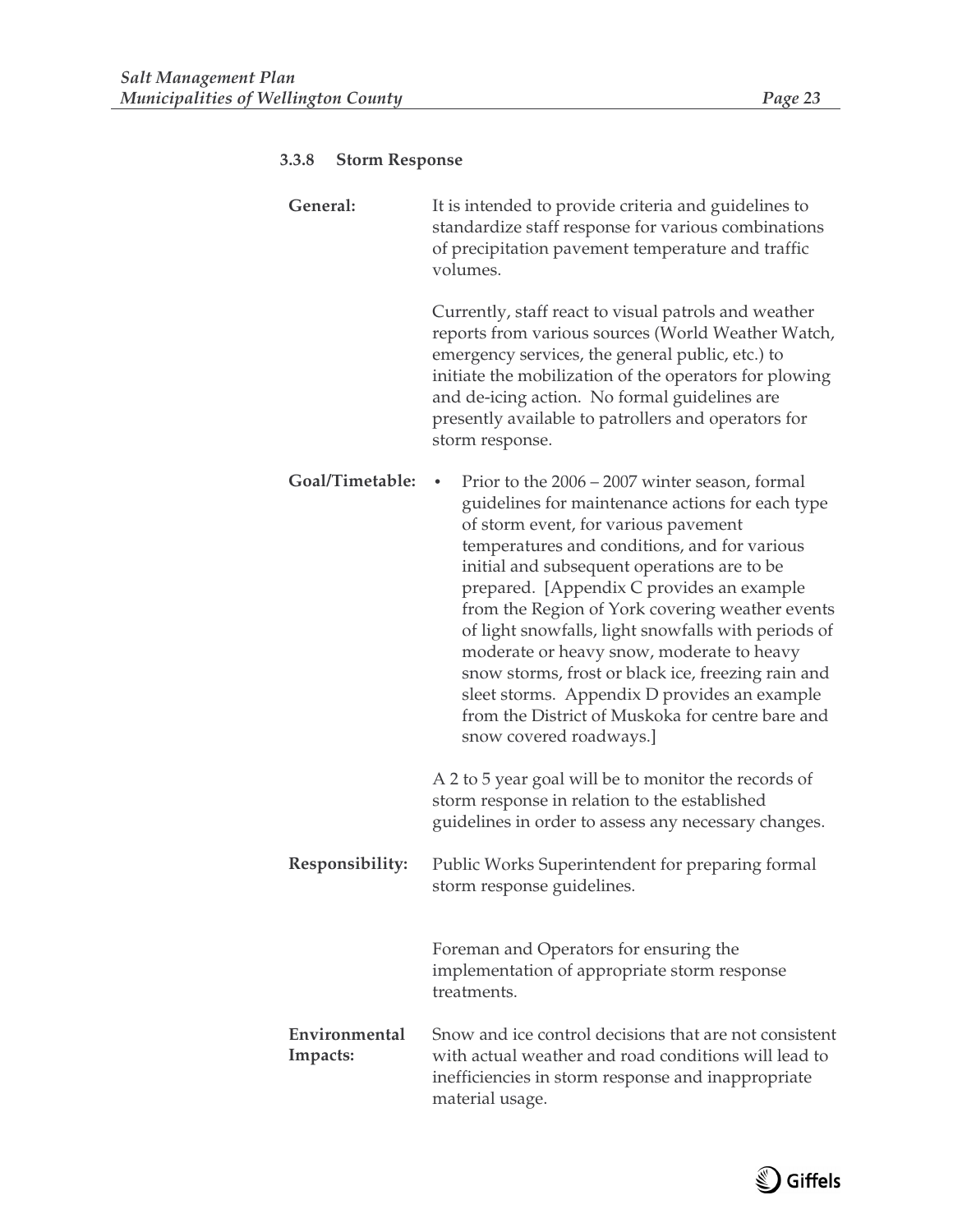| Performance<br>Measure:             | A documented storm response plan<br>Accurate and complete record of storm response                                                                                                                                                                                                                                                                                                                                    |
|-------------------------------------|-----------------------------------------------------------------------------------------------------------------------------------------------------------------------------------------------------------------------------------------------------------------------------------------------------------------------------------------------------------------------------------------------------------------------|
| <b>Snow Disposal Sites</b><br>3.3.9 |                                                                                                                                                                                                                                                                                                                                                                                                                       |
| General:                            | It is intended to examine the existing snow disposal<br>sites at Arthur and Mount Forest to reduce or<br>eliminate the environmental impacts.                                                                                                                                                                                                                                                                         |
|                                     | Currently, collected snow is stored in unpaved areas<br>at both snow storage areas. The melt water is<br>somewhat controlled by a north side berm in Arthur<br>and the Town storm sewer in Mount Forest. There<br>has been no benchmark established to determine the<br>levels of salt, oil/grease and sedimentation, to<br>understand the environmental degradation of the site<br>and to assess recommended action. |
| Goal/Timetable:                     | In 2005 – 2006, the Arthur and Mount Forest<br>٠<br>storage areas are to be monitored to determine<br>the levels of salt, oil/grease and sedimentation<br>prior to the 2005/2006 winter season, during the<br>season and after the season.                                                                                                                                                                            |
|                                     | The results of the monitoring program are to be<br>٠<br>used to initiate the mitigation of any adverse<br>environmental impacts before the 2007/2008<br>winter season.                                                                                                                                                                                                                                                |
|                                     | Each spring, all litter and debris are to be<br>٠<br>collected from the snow storage area and<br>disposed of.                                                                                                                                                                                                                                                                                                         |
|                                     | Best Practices for site operation and record<br>keeping as it relates to snow storage areas<br>(Syntheses of Best Practices, Road Salt<br>Management, Transportation Association of<br>Canada) are to be followed on an annual basis.                                                                                                                                                                                 |
| Responsibility:                     | Public Works Superintendent for implementing a<br>monitoring/mitigation program.                                                                                                                                                                                                                                                                                                                                      |
|                                     | Forman for ensuring all litter and debris are collected<br>and disposed of.                                                                                                                                                                                                                                                                                                                                           |

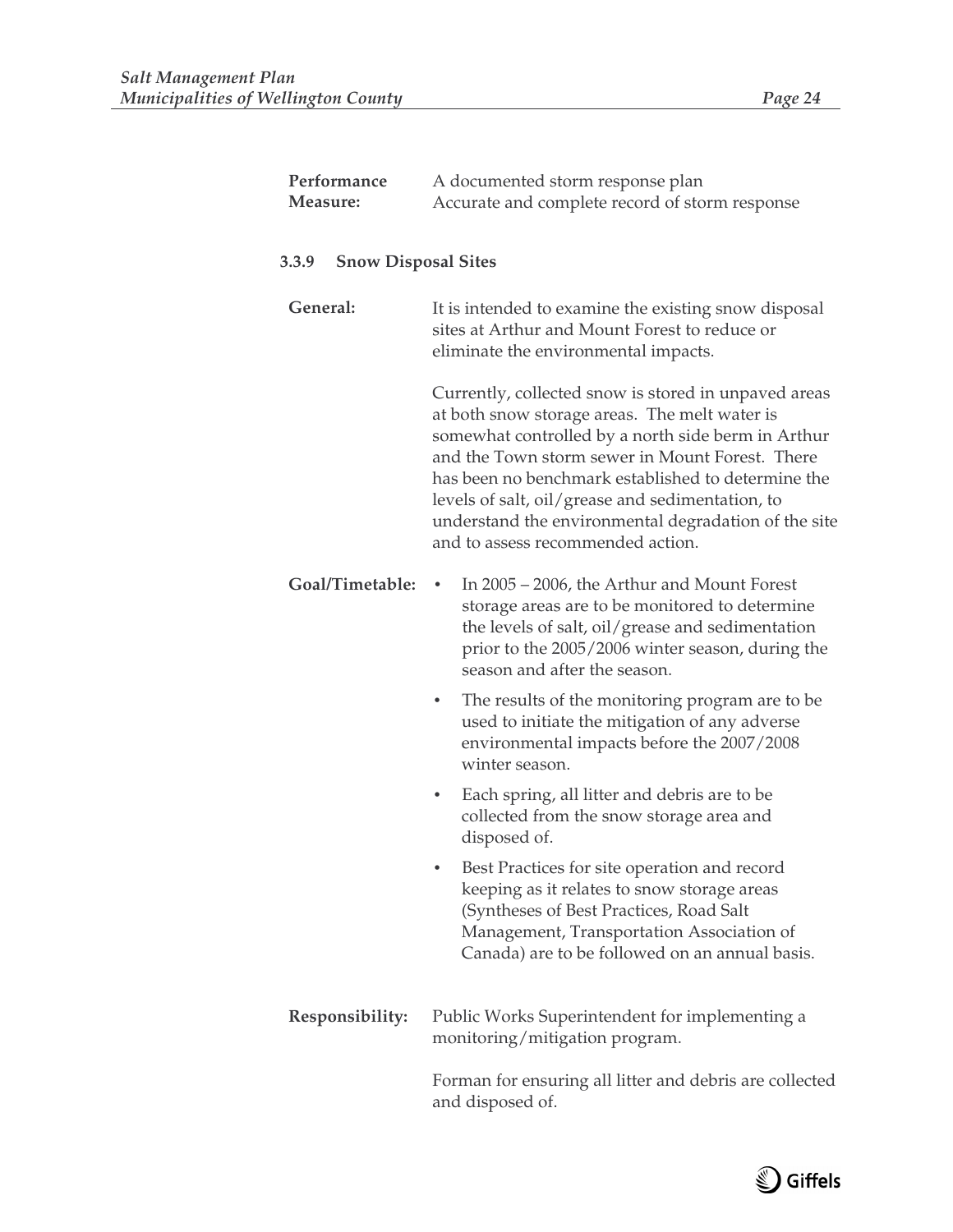| Environmental<br><b>Impacts</b> | Review of the snow disposal site and the disposal<br>operations can lead to a reduction of environmental<br>impacts.                                                                                                                        |
|---------------------------------|---------------------------------------------------------------------------------------------------------------------------------------------------------------------------------------------------------------------------------------------|
| Performance<br>Measure:         | Compliance with Ministry of Environment<br>regulations.                                                                                                                                                                                     |
| 3.3.10 Winter Patrol            |                                                                                                                                                                                                                                             |
| General:                        | It is intended that winter road conditions are<br>monitored in an appropriate fashion to be able to<br>react to changing weather and road conditions and to<br>ensure that the levels of service for the motoring<br>public are maintained. |
|                                 | Currently, the Township provides a patrol to inspect<br>and monitor road conditions in compliance with the<br>Provincial Minimum Maintenance Standards.                                                                                     |
| Goal/Timetable:                 | Prior to the 2005 - 2006 winter season a Patrol<br>Policy for Township operations is to be<br>developed and approved by Council (see<br>Appendix A).                                                                                        |
|                                 | The Patrol Policy is to be reviewed annually to<br>$\bullet$<br>ensure that the guidelines are consistent with the<br>Township's level of service expectations.                                                                             |
| Responsibility:                 | Public Works Superintendent for preparing a Patrol<br>Policy for Council approval.                                                                                                                                                          |
|                                 | Foreman to ensure that the level of service policies<br>are met.                                                                                                                                                                            |
| Environmental<br>Impacts:       | Accurate interpretation of conditions and appropriate<br>levels of action to provide safe road conditions will<br>result in timely and efficient application of winter de-<br>icing materials.                                              |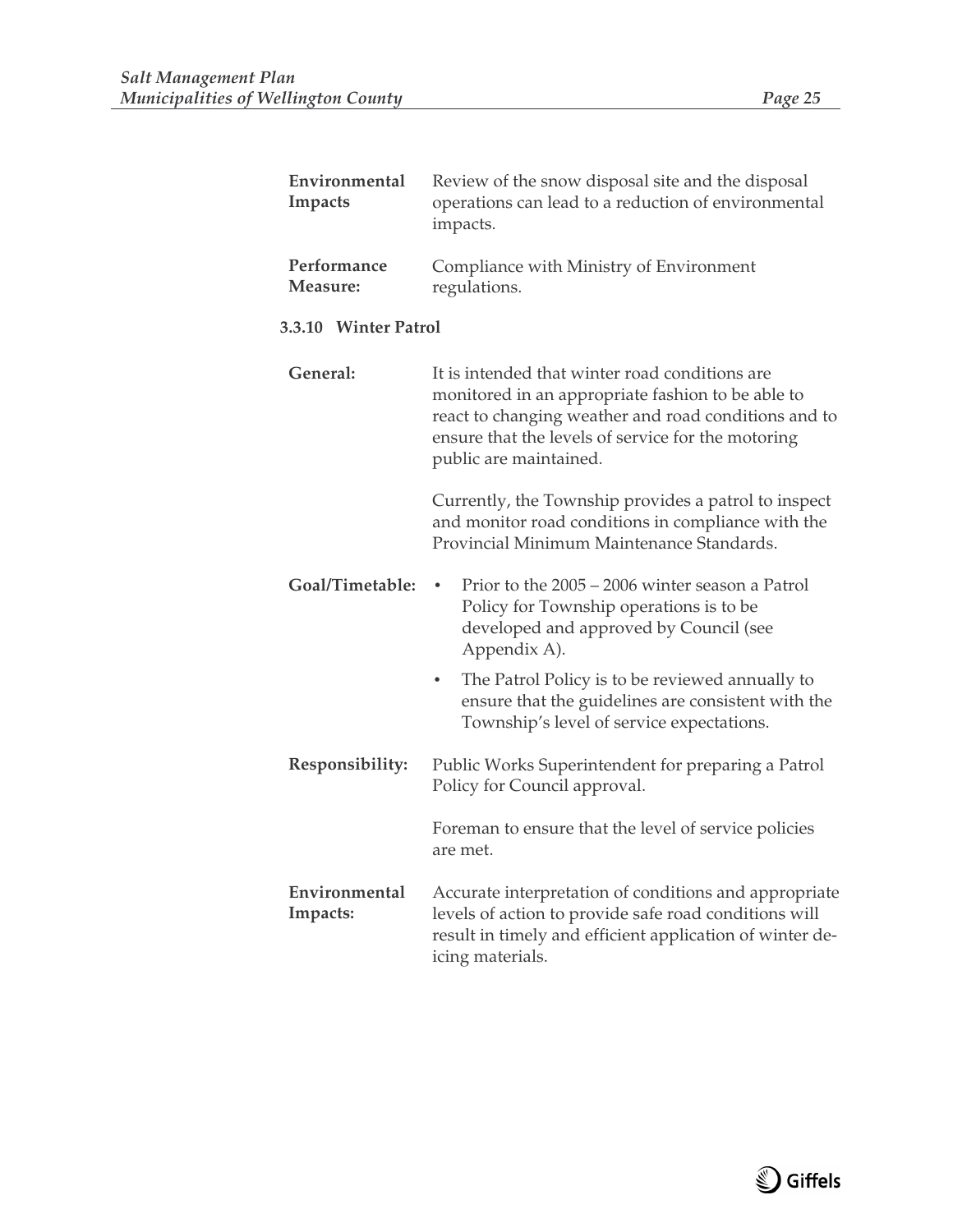| Performance<br>Measure:   | Percentage of staff trained in snow and ice decision<br>making.                                                                                                                                                                 |
|---------------------------|---------------------------------------------------------------------------------------------------------------------------------------------------------------------------------------------------------------------------------|
|                           | Documentation of road and weather conditions and<br>appropriate responses to situations.                                                                                                                                        |
|                           | 3.3.11 Snow and Ice Control Training                                                                                                                                                                                            |
| General:                  | It is intended that all staff involved in snow and ice<br>control and effective salt management are adequately<br>trained.                                                                                                      |
|                           | At the present time there is no formal on going<br>winter training program in place for snow and ice<br>control.                                                                                                                |
| Goal/Timetable:           | To ensure that all staff are trained and their<br>training is refreshed annually in snow and ice<br>control including salt management practices,<br>training modules are to be provided in the<br>following areas:              |
|                           | (a) good housekeeping practices;<br>(b) interpretation of weather and pavement                                                                                                                                                  |
|                           | conditions;                                                                                                                                                                                                                     |
|                           | (c) proper use of infra red thermometers;<br>(d) when and how to apply chemicals including<br>concepts of de-icing;                                                                                                             |
|                           | (e) health and safety requirements; and                                                                                                                                                                                         |
|                           | (f) proper record keeping and review.                                                                                                                                                                                           |
| Responsibility:           | Public Works Superintendent to arrange for the<br>appropriate annual training modules for all staff<br>involved in winter maintenance activities.                                                                               |
| Environmental<br>Impacts: | Thorough understanding of good housekeeping<br>practices, the measures of snow and ice control and<br>the expectations of program delivery will result in a<br>greater probability of success with the salt<br>management plan. |
| Performance<br>Measure:   | Percentage of staff receiving snow and ice control<br>training.                                                                                                                                                                 |

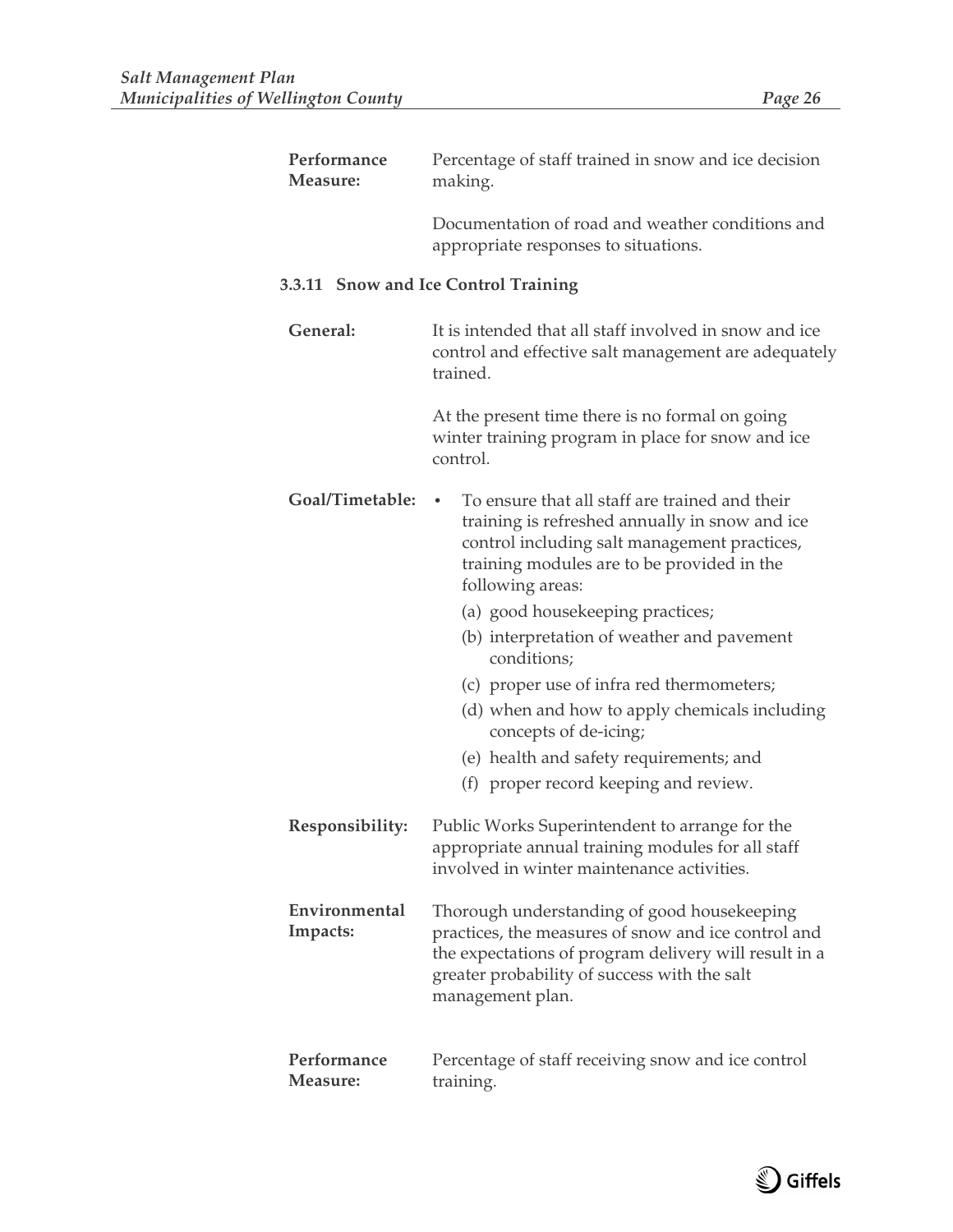# **3.3.12 Technology Review**

| General:                  | It is intended that existing and new technologies be<br>continually reviewed to determine their applicability<br>in altering current practices.                                                                                              |
|---------------------------|----------------------------------------------------------------------------------------------------------------------------------------------------------------------------------------------------------------------------------------------|
| Goal/Timetable:           | On an annual basis new technologies and proven<br>alternative methods to combat winter storms will<br>be reviewed. Pilot studies incorporating relevant<br>winter maintenance methodologies will be<br>recommended where deemed appropriate. |
| Responsibility:           | Public Works Superintendent to monitor, report on<br>new technologies.                                                                                                                                                                       |
| Environmental<br>Impacts: | New techniques, procedures and technologies may<br>provide more effective methods of monitoring and<br>or reducing the amount of salt entering the<br>environment.                                                                           |
| Performance<br>Measure:   | Annual report on new developments in snow and ice<br>control.                                                                                                                                                                                |

# **3.3.13 Communications Strategy**

| General:        | It is intended that an overall communications<br>strategy with respect to the Township's winter<br>maintenance program be effectively communicated<br>to not only staff but also the public.                                                                                                                                              |
|-----------------|-------------------------------------------------------------------------------------------------------------------------------------------------------------------------------------------------------------------------------------------------------------------------------------------------------------------------------------------|
|                 | There is no booklet in place describing the<br>Township's winter maintenance program and<br>policies that could be distributed to the general<br>public. As well, Township staff do not currently<br>have written guidelines to follow for winter<br>maintenance responsibilities.                                                        |
| Goal/Timetable: | Prior to the $2005 - 2006$ winter season, a "Winter"<br>٠<br>Maintenance and Control Newsletter" is to be<br>prepared and distributed to the general public<br>and the media to inform residents that road salt is<br>not toxic to humans and to provide information<br>on the specifics of the Township's winter<br>maintenance program. |

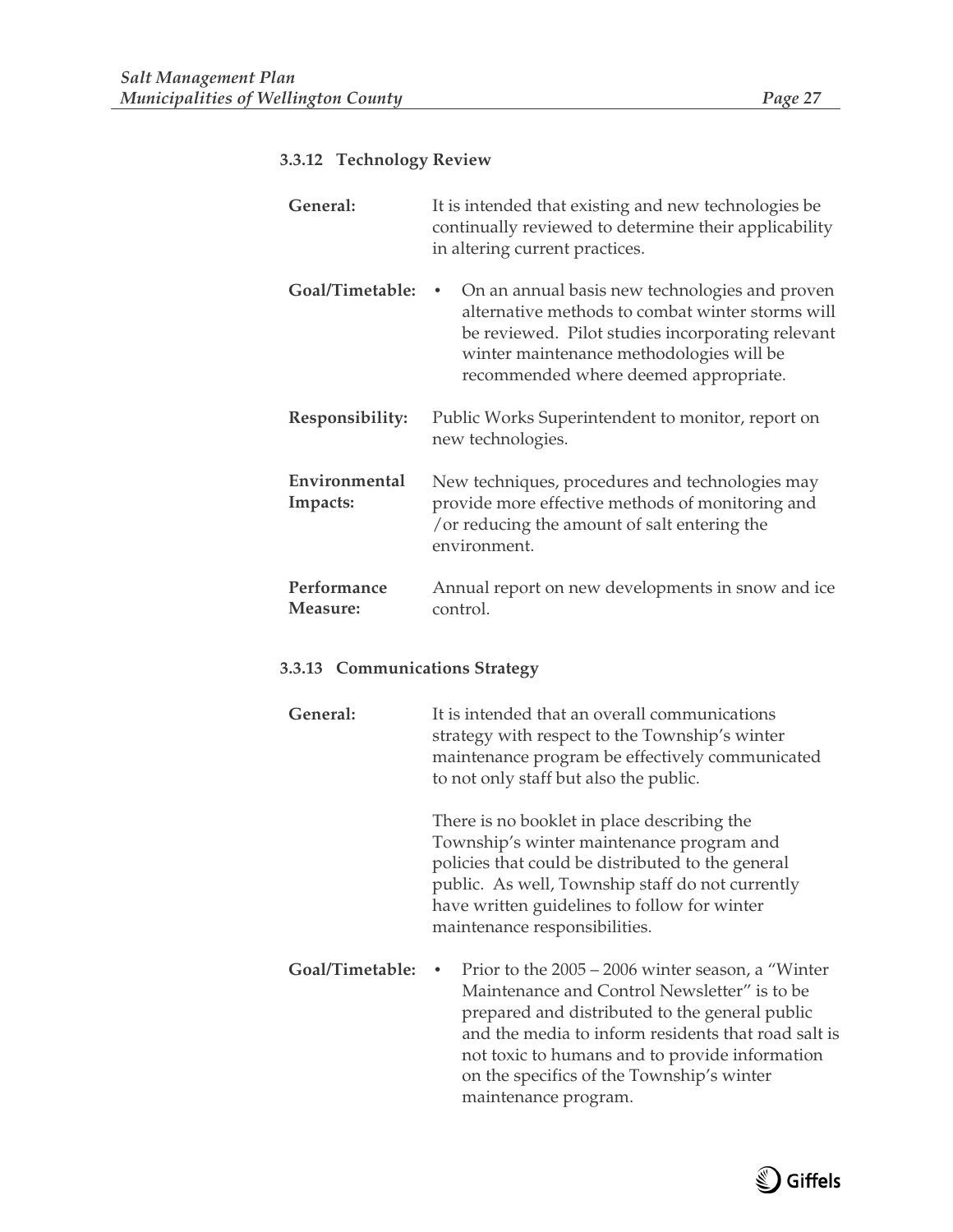|                           | The Township web page is to be updated<br>annually to provide fresh information relative to<br>winter operations.                                                                                                                                                                                                                                                                                                                                                                                                                                                                                                                                                                                                                                                                                                                                                                                                                                                                                     |
|---------------------------|-------------------------------------------------------------------------------------------------------------------------------------------------------------------------------------------------------------------------------------------------------------------------------------------------------------------------------------------------------------------------------------------------------------------------------------------------------------------------------------------------------------------------------------------------------------------------------------------------------------------------------------------------------------------------------------------------------------------------------------------------------------------------------------------------------------------------------------------------------------------------------------------------------------------------------------------------------------------------------------------------------|
|                           | Prior to 2005 – 2006 winter season, a "Winter<br>Control Handbook" will to be prepared for<br>internal use as a reference guide to provide:<br>(a) contact list;<br>(b) maintenance standards;<br>(c) material application rates;<br>(d) expected load coverage by various sizes of<br>equipment;<br>(e) plow, sander and combination routes;<br>(f) operator and patroller assignments and shift<br>coverage including holiday schedules;<br>(g) guidelines for calibration and benchmarking<br>routes;<br>(h) record keeping requirements;<br>(i) communication strategy with area media,<br>school board transportation agencies and the<br>public;<br>(j) internal and external arrangements with<br>respect to boundary roads and connecting<br>links;<br>(k) arrangements to recharge facilities;<br>(l) loader responsibilities; and<br>(m) pre event planning for possible road closing<br>that may occur due to reduced visibility and<br>drifting snow, and for snow removal<br>operations. |
| Responsibility:           | Public Works Superintendent.                                                                                                                                                                                                                                                                                                                                                                                                                                                                                                                                                                                                                                                                                                                                                                                                                                                                                                                                                                          |
| Environmental<br>Impacts: | Increased awareness of the role and management of<br>snow and ice control in winter maintenance<br>operations will provide the area residents and staff<br>with a greater understanding of the challenges in<br>combating winter storms.                                                                                                                                                                                                                                                                                                                                                                                                                                                                                                                                                                                                                                                                                                                                                              |
| Performance<br>Measure:   | Distribution of a Winter Maintenance and Control<br>Brochure and Winter Control Handbook document.                                                                                                                                                                                                                                                                                                                                                                                                                                                                                                                                                                                                                                                                                                                                                                                                                                                                                                    |
|                           | Up to date information on winter maintenance<br>operations on the Township web site.                                                                                                                                                                                                                                                                                                                                                                                                                                                                                                                                                                                                                                                                                                                                                                                                                                                                                                                  |

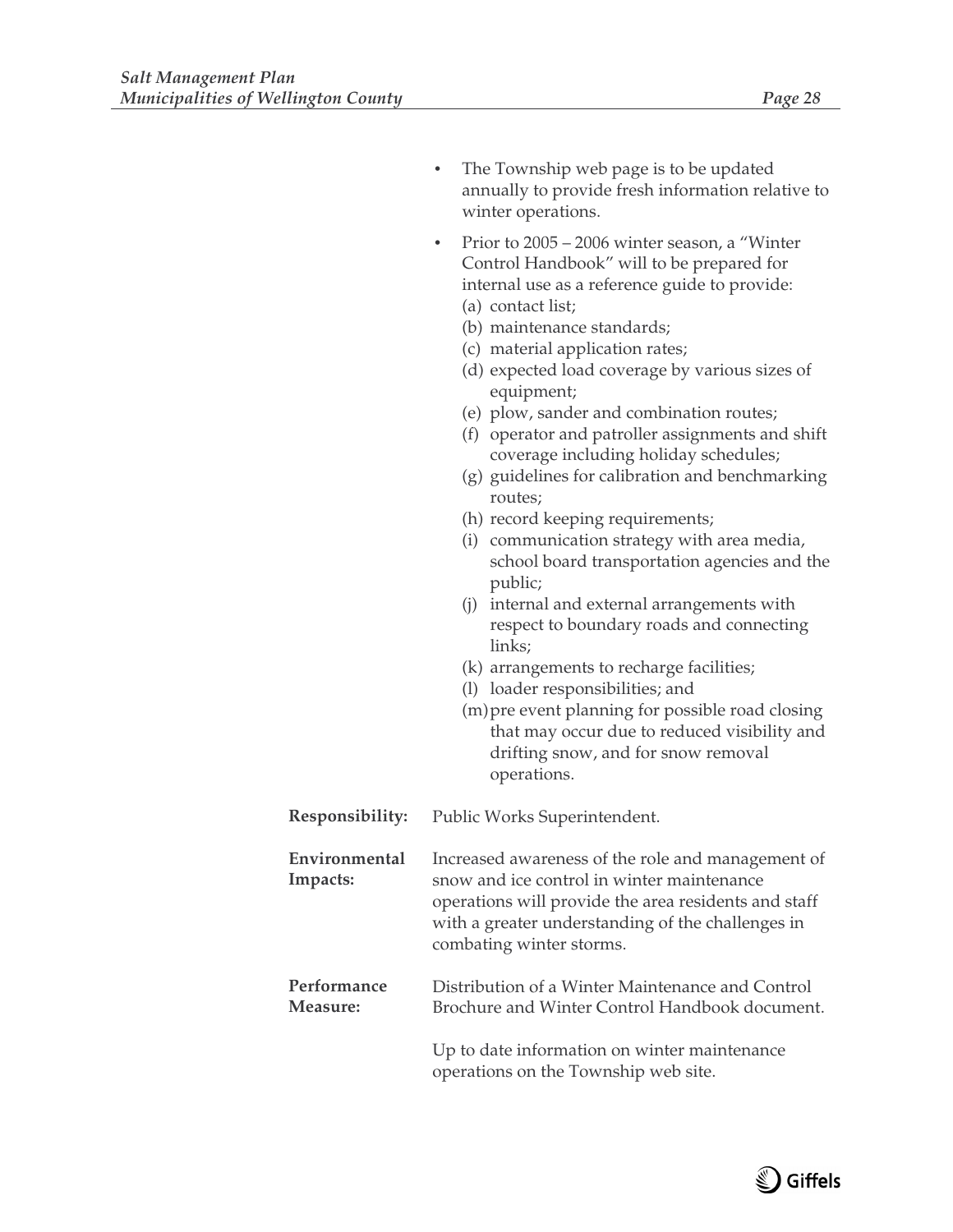# **3.3.14 Environmentally Sensitive Areas\***

| General:        | It is intended to understand the impacts of the winter<br>maintenance practices on environmentally sensitive<br>areas within the County of Wellington.<br>Currently, the County is undertaking a groundwater<br>management study, the results of which have not<br>been published. The County's Official Plan defines<br>the green lands system which includes:<br>wetlands;<br>$\bullet$<br>environmentally sensitive areas;<br>streams and valley lands;<br>$\bullet$<br>ponds, lakes and reservoirs;<br>٠<br>areas of natural and scientific interest;<br>woodlands;<br>$\bullet$<br>fish, wild life and plant habitat;<br>$\bullet$<br>flood plains and hazardous lands; and<br>$\bullet$<br>threatened or endangered species.<br>٠<br>To date, there has been no information available<br>regarding the impacts of winter maintenance<br>activities on Wellington County's existing<br>environmentally sensitive areas. |
|-----------------|------------------------------------------------------------------------------------------------------------------------------------------------------------------------------------------------------------------------------------------------------------------------------------------------------------------------------------------------------------------------------------------------------------------------------------------------------------------------------------------------------------------------------------------------------------------------------------------------------------------------------------------------------------------------------------------------------------------------------------------------------------------------------------------------------------------------------------------------------------------------------------------------------------------------------|
| Goal/Timetable: | Year 1 – County staff in collaboration with area<br>٠<br>conservation and local area public works staff<br>will start to identify and rank environmentally<br>sensitive areas within Wellington County as a<br>whole. For the most vulnerable areas (highest<br>ranked), a monitoring program will be developed<br>to explore the level of impact resulting from the<br>County's winter maintenance practices. A<br>suggested starting point would be a review of the<br>County groundwater management study.<br>Year 2 - The areas subjected to monitoring will be<br>٠<br>reviewed and an appropriate action plan is to be<br>developed where practical. Also in year 2<br>consideration is to be given to an expansion of the<br>monitoring program to other environmentally<br>sensitive areas.                                                                                                                          |

\* This element is common to the County and each of its member municipalities, and for a successful outcome, it is important to obtain buy in by all municipalities within Wellington County, including the City of Guelph.

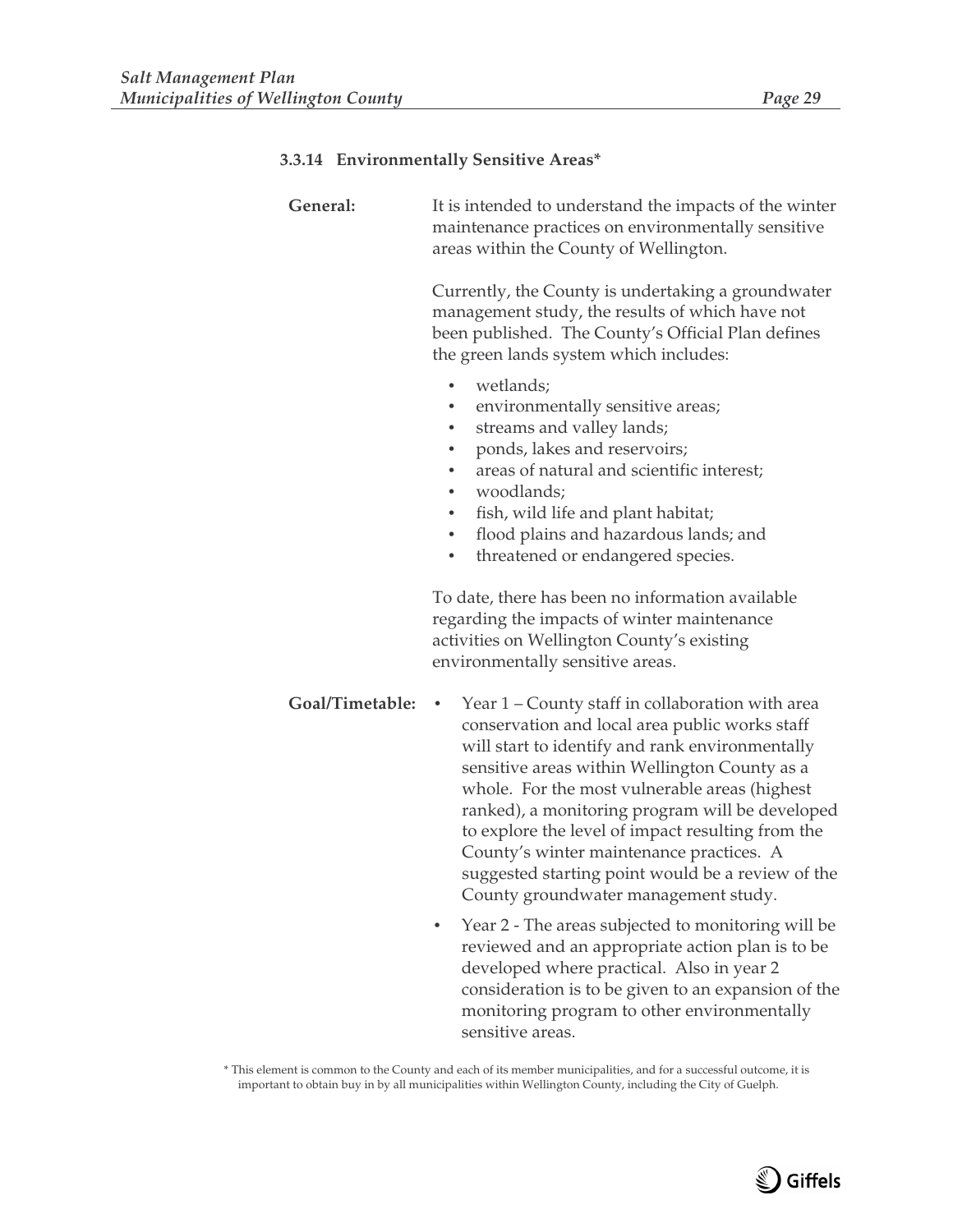|                               | Year 3 and beyond – A monitoring program of<br>environmentally sensitive areas is to continue in<br>order to provide a historical record of chloride<br>concentrations as it relates to winter maintenance<br>practices within Wellington County. |
|-------------------------------|---------------------------------------------------------------------------------------------------------------------------------------------------------------------------------------------------------------------------------------------------|
| Responsibility:               | County Planning and Engineering; area Conservation<br>Authorities and local area Public Works.                                                                                                                                                    |
| Environmental<br>Impacts:     | Environmentally sensitive areas that are impacted by<br>winter maintenance practices may require unique<br>solutions and specific action programs to mitigate the<br>impacts.                                                                     |
| Performance<br><b>Measure</b> | Identification and ranking of environmentally<br>sensitive areas monitoring test results against current<br>practices and mitigation measures.                                                                                                    |